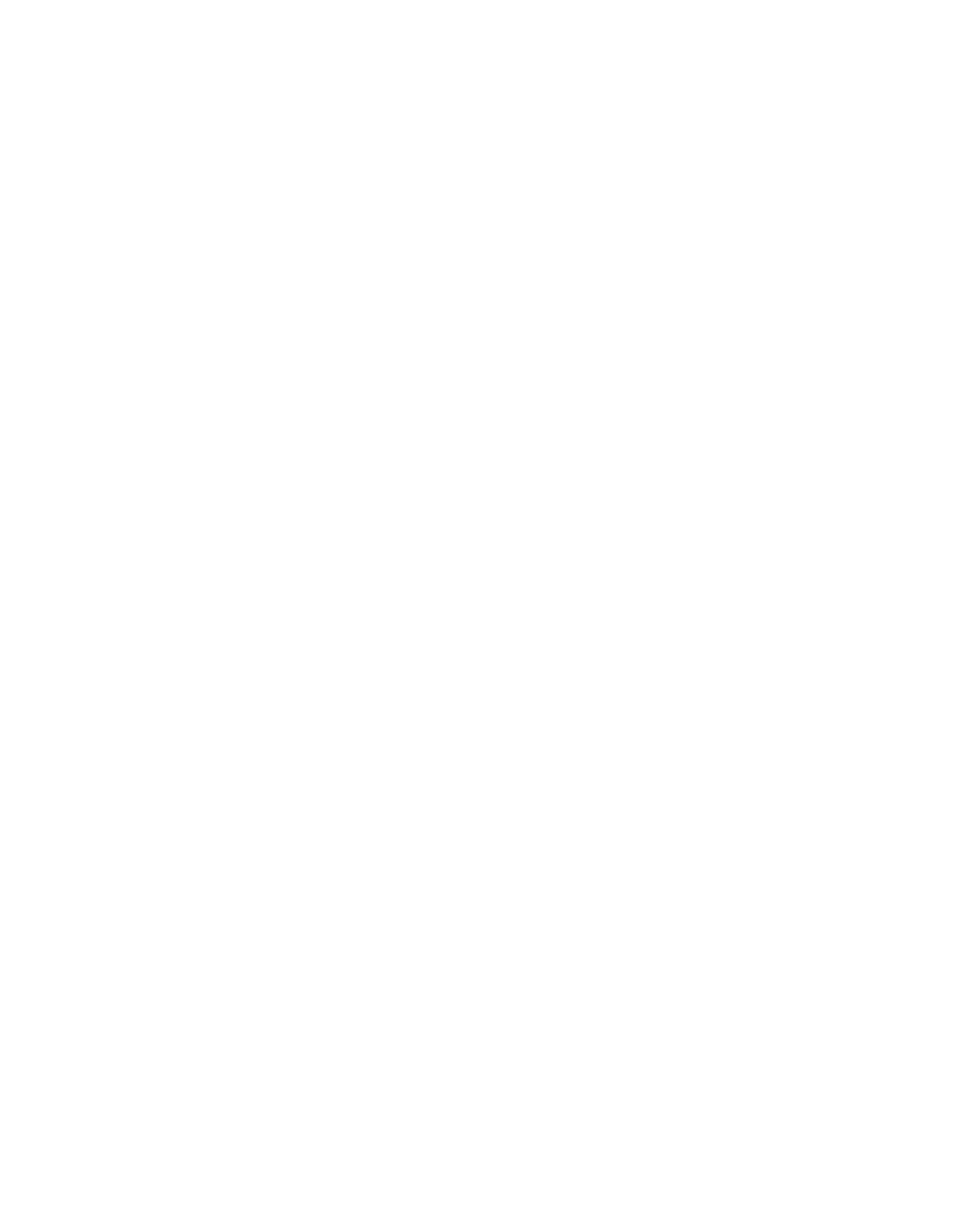## **Parallel and Distributed** Branch-and-Bound/A\* Algorithms\*

V.-D. Cung! S. Dowaji, B. Le Cun! T. Mautor and C. Roucairol<sup>†</sup>

 $\text{Thème/Theme } 1 - \text{Parallelisme/Parallelism}$  $Équipe/Team PNN<sup>‡</sup>$ 

Rapport de recherche n° 94/31 — 10 octobre 1994 — 25 pages

**Abstract:** In this report, we propose new concurrent data structures and load balancing strategies for Branch-and-Bound  $(B&B)/A^*$  algorithms in two models of parallel programming: shared and distributed memory.

For the shared memory model (SMM), we present a general methodology which allows concurrent manipulations for most tree data structures, and show its usefulness for implementation on multiprocessors with global shared memory.

Some priority queues which are suited for basic operations performed by B&B algorithms are described: the *Skew-heaps*, the *funnels* and the *Splay-trees*. We also detail a specific data structure, called *treap* and designed for  $A^*$  algorithm. These data structures are implemented on a parallel machine with shared memory: KSR1.

For the distributed memory model (DMM), we show that the use of partial cost in the B&B algorithms is not enough to balance nodes between the local queues. Thus, we introduce another notion of priority, called *potentiality*, between nodes that takes into account not only their partial cost but also their capacity to generate other nodes. We have developed three load balancing strategies using this potentiality.

The B&B implementation was carried out in a network of heterogeneous Unix workstations used as a single parallel computer through the Parallel Virtual Machine (PVM) software system.

In order to test the efficiencies of concurrent data structures and load balancing strategies for  $B\&B$  and  $A^*$  algorithms, we implemented them for solving Combinatorial Optimization Problems (COPs) as Quadratic Assignment Problem (QAP), Vertex Cover Problem (VCP) and puzzle game.

**Key-words:** Data structures, priority queues, concurrency, load balancing, parallel and distributed algorithms, Branch-and-Bound,  $A^*$ , PVM.

 $(R$ ésumé : tsvp $)$ 

\*This work was partially supported by the projet Stratagème of the french CNRS.

<sup>†</sup>May also be contacted at *INRIA*, *Domaine de Voluceau*, *Rocquencourt*, *BP105*, 78153 *Le Chesnay* Cedex, FRANCE.

> Laboratoire PR iSM Université de Versailles - Saint Quentin en Yvelines 78035 Versailles Cedex, FRANCE. Téléphone/Phone: (33 1) 39 25 40 56 - Télécopie/Fax: (33 1) 39 25 40 57

<sup>&</sup>lt;sup>‡</sup>Email: pnn@prism.uvsq.fr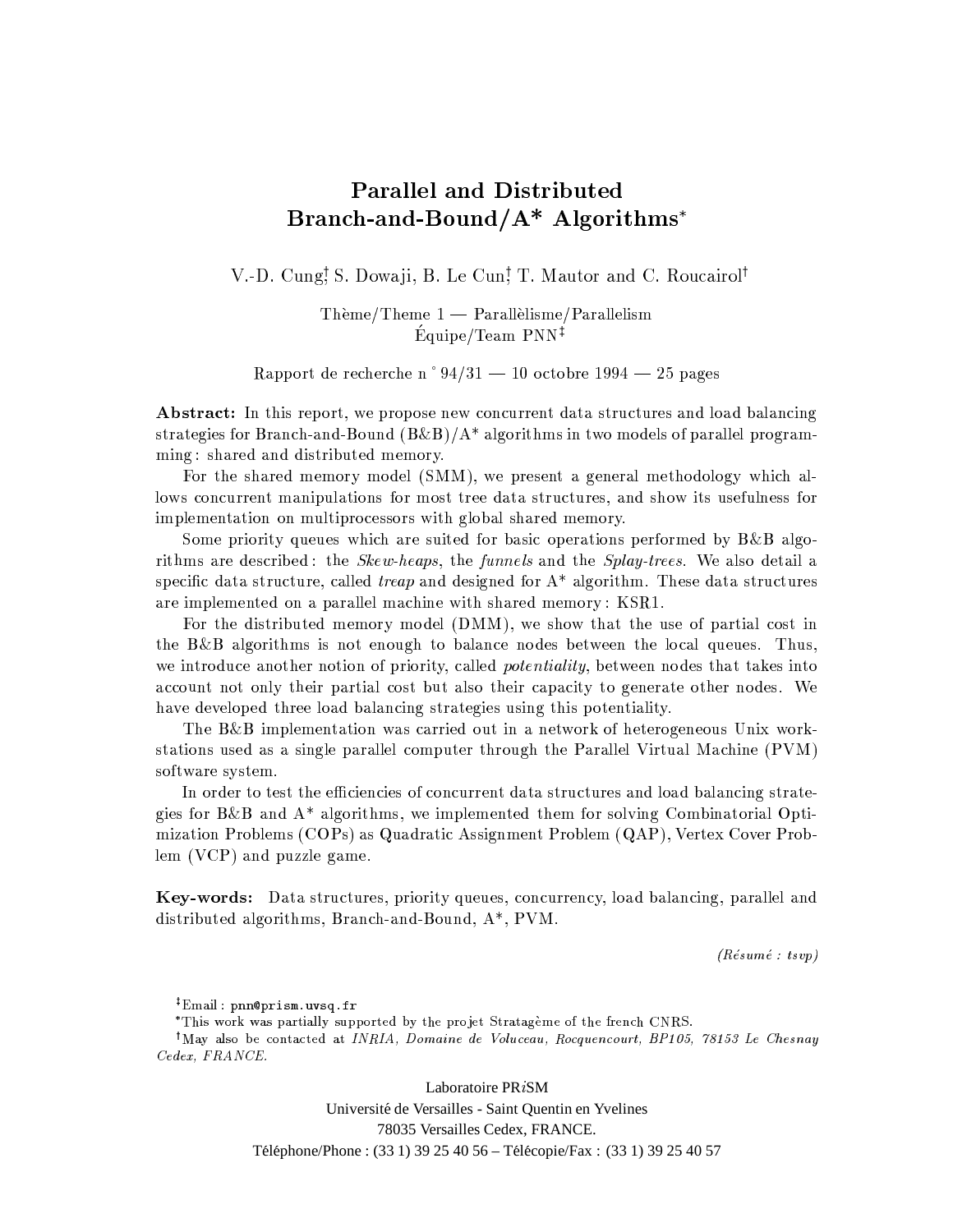## Algorithmes Branch-and-Bound/A\* Parallèles et Distribués<sup>‡</sup>

Résumé : Nous proposons, dans ce rapport, des nouvelles structures de données concurrentes et stratégies d'équilibrage de charges dédiées aux algorithmes Branch-and-Bound<sup>§</sup>  $(B\&B)/A^*$  dans deux modèles de programmation parallèle : mémoire partagée et distribuée.

Pour le modèle avec mémoire partagée (SMM), nous presentons une méthodologie générale permettant les manipulations concurrent sur la plupart des structures de données arborescentes, et nous montrons son efficacité dans les implantations sur les multiprocesseurs avec mémoire partagée globale.

Certaines files de priorité répondant aux exigences des opérations de base des algorithmes B&B sont décrites: les "Skew-heaps", les "funnels" et les "Splay-trees". Nous détaillerons également une structure de données spécifique, appelée "treap" et conçue pour l'algorithme A<sup>\*</sup>. Toutes ces structures de données sont implantées sur une machine parallèle avec mémoire partagée: la KSR1.

Pour le modèle avec mémoire distribuée (DMM), nous montrons que l'usage du coût partiel (borne inférieure) dans les algorithmes B&B n'est pas suffisant pour répartir équitablement les sommets entre les files locales. Ainsi, nous introduisons une artre notion de priorité entre les sommets, nommée "potentialité", qui prendre en compte non seulement leurs coûts partiels mais aussi leurs capacités à engendrer d'autres sommets. Nous avons développé trois stratégies d'équilibrage de charges utilisant cette potentialité.

L'implantation de l'algorithme  $B\&B$  est faite sur un réseau hétérogènes de stations d'UNIX. Ce réseau est utilisé comme une seule machine parallèle à l'aide de l'environnement "Parallel Virtual Machine" (PVM).

Afin de tester les efficacités des structures de données concurrentes et les stratégies d'équilibrage de charges pour les algorithmes  $B\&B$  et  $A^*$ , nous les avons appliqués à la résolution des problèmes d'optimisation combinatoire (COPs) tels que l'Affectation Quadratique (QAP), la Couverture Minimale (VCP), et le jeu du Taquin.

Mots-clé : Structures de données, files de priorité, concurrence, équilibrage de charges, algorithmique parallèle et distribuée, Branch-and-Bound, A\*, PVM.

<sup>‡</sup>Ce travail est partiellement supporté par le projet Stratagème du CNRS.

<sup>&</sup>lt;sup>§</sup> "Évaluation et Séparation" en français.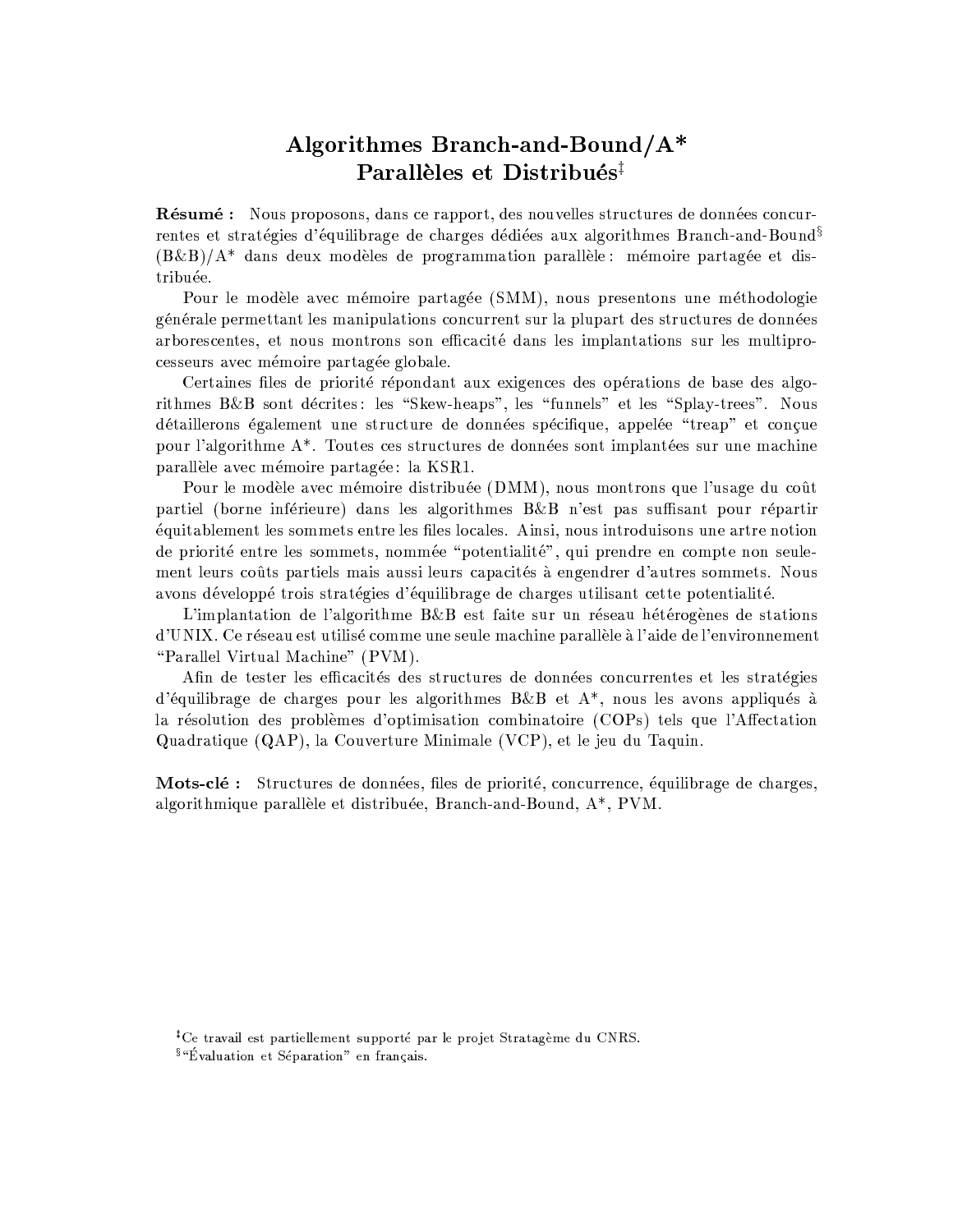## Contents

| $\mathbf{1}$   | Introduction<br>$\mathbf{1}$    |                                                                                               |                  |  |  |  |  |  |  |  |
|----------------|---------------------------------|-----------------------------------------------------------------------------------------------|------------------|--|--|--|--|--|--|--|
|                | 1.1                             |                                                                                               | $\mathbf{1}$     |  |  |  |  |  |  |  |
|                | 1.2                             |                                                                                               | $\overline{2}$   |  |  |  |  |  |  |  |
| $\mathbf{2}$   |                                 | 3<br>Concurrent access to data structures                                                     |                  |  |  |  |  |  |  |  |
|                | 2.1                             |                                                                                               | 3                |  |  |  |  |  |  |  |
|                | 2.2                             |                                                                                               | $\overline{4}$   |  |  |  |  |  |  |  |
|                | 2.3                             |                                                                                               | $\overline{4}$   |  |  |  |  |  |  |  |
|                | 2.4                             |                                                                                               | $\boldsymbol{6}$ |  |  |  |  |  |  |  |
|                |                                 | 2.4.1                                                                                         | 8                |  |  |  |  |  |  |  |
|                | 2.5                             |                                                                                               | -9               |  |  |  |  |  |  |  |
|                |                                 | The $A^*$ algorithm $\ldots \ldots \ldots \ldots \ldots \ldots \ldots \ldots \ldots$<br>2.5.1 | 9                |  |  |  |  |  |  |  |
|                |                                 | Towards a double criteria data structure<br>10<br>2.5.2                                       |                  |  |  |  |  |  |  |  |
|                |                                 | 11<br>2.5.3                                                                                   |                  |  |  |  |  |  |  |  |
|                |                                 | 2.5.4<br>14                                                                                   |                  |  |  |  |  |  |  |  |
| $\bf{3}$       | Load balancing strategies<br>15 |                                                                                               |                  |  |  |  |  |  |  |  |
|                | 3.1                             | 15                                                                                            |                  |  |  |  |  |  |  |  |
|                | 3.2                             | Distributed best-first B&B<br>16                                                              |                  |  |  |  |  |  |  |  |
|                |                                 | 16<br>3.2.1                                                                                   |                  |  |  |  |  |  |  |  |
|                |                                 | 16<br>3.2.2                                                                                   |                  |  |  |  |  |  |  |  |
|                | 3.3                             | 16<br>Motivations and justifications of our approach                                          |                  |  |  |  |  |  |  |  |
|                | 3.4                             | 18                                                                                            |                  |  |  |  |  |  |  |  |
|                | 3.5                             | 18<br>A new notion of priority: potentiality                                                  |                  |  |  |  |  |  |  |  |
|                | 3.6                             | 19                                                                                            |                  |  |  |  |  |  |  |  |
|                |                                 | 20<br>3.6.1                                                                                   |                  |  |  |  |  |  |  |  |
|                |                                 | 20<br>3.6.2                                                                                   |                  |  |  |  |  |  |  |  |
| $\overline{4}$ |                                 | Concluding remarks & perspectives<br>21                                                       |                  |  |  |  |  |  |  |  |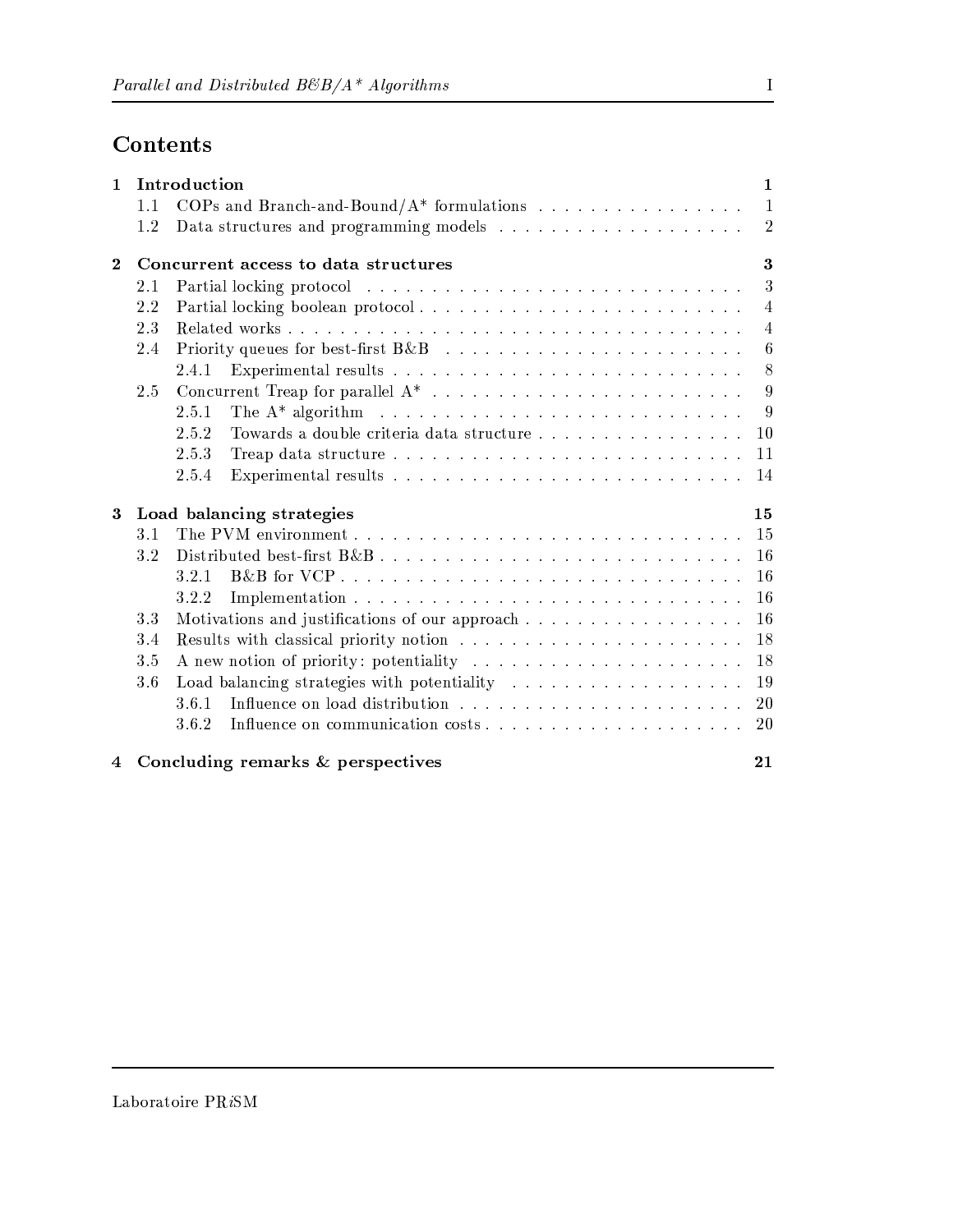#### Introduction  $\mathbf{1}$

Processing larger problems in a shorter time has always been one of the main challenges in computer science.

This point is particularly important for the solution of Combinatorial Optimization Problems (COPs) which require high processing speed and a lot of memory space. Numerous scientific, military and industrial applications are expressed as COPs (e.g. VLSI circuit design, production control, resource allocation, command system, robots, etc).

Massively parallel processing, which has been developed to satisfy these needs, is therefore a natural choice. The challenge is how to take advantage of the huge processing capacity provided by a large number of processors in terms of performance (speed-up and/or scale-up). Parallel algorithm development (design, analysis and implementation) is thus the price to pay to reach the expected results.

#### COPs and Branch-and-Bound/ $A^*$  formulations  $1.1$

Formally, a COP in its minimization release can be defined as follows: Given a finite discrete set X, a function  $F: X \to \mathbb{R}$ , and a set S where  $S \subseteq X$ , find an *optimal* solution  $x^* \in S$ , such that  $F(x^*) = \min\{F(x)|\forall x \in S\}$ . The set S is called domain of constraints and all the elements  $x \in S$  are *feasible* solutions. We assume that S is finite or empty.

For example, in Operational Research (OR), the Quadratic Assignment Problem (QAP) and the Vertex Cover Problem (VCP) fit the above definition. In Artificial Intelligence (AI), solving a puzzle game is generally stated as finding a shortest path from an initial configuration to the final configuration. All these COPs are NP-complete or NP-hard.

To find an exact solution to a COP, the best way consists of using a Branch-and-Bound  $(B&B)$  paradigm including  $B&B$  algorithms in OR and  $A^*$  algorithm in AI [34]. The  $B&B$ paradigm explores - cleverly - the set X. The knowledge acquired along the search path is used to discard the exploration of the useless parts of X. Synthetically,  $B\&B$  paradigm could be summed up as follows:

### Building the search tree

- a branching scheme splits  $X$  into smaller and smaller subsets,
- a *search strategy* selects one node among all pending nodes to be developed.

### Pruning branches

- a bounding function  $f: 2^S \to \mathbb{R}$  gives a *lower bound* for the value of the best solution in each set  $S_i$  of S created by branching,
- the exploration interval is revised periodically, as the upper bound is constantly updated every time a feasible solution is found;
- in certain applications, *dominance relationships* may be established between subsets  $S_i$ , and will thus also lead to discard non-dominant nodes<sup>1</sup>.

<sup>&</sup>lt;sup>1</sup>The  $A^*$  algorithm uses this kind of relationships for graph search.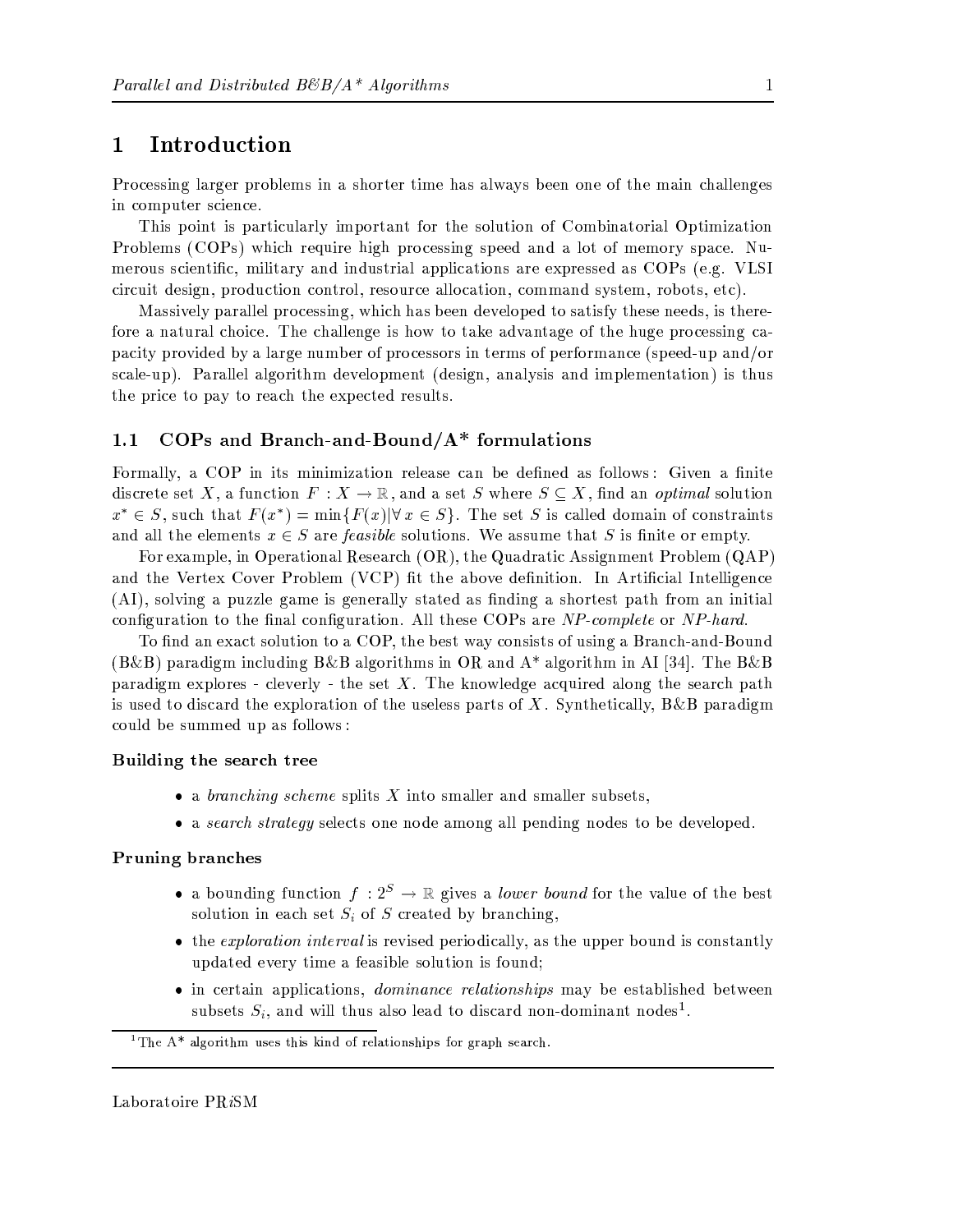From an algorithmic point of view, a  $B\&B$  algorithm carries out a sequence of basic operations on a set of elements with their priority value:

- DeleteMin selects and deletes the highest priority node,
- *Insert* adds a new node with precomputed priority,
- Delete Greater deletes nodes with lower priorities than a given value which is usually the upper bound.

In practice, *priority queues* are usually chosen as suitable data structures for implementing these operations.

#### Data structures and programming models  $1.2$

Unlike the Numerical Computation which generally manipulates regular and static data structures (e.g. arrays),  $B\&B/A^*$  algorithms use *irregular* and *dynamic* data structures (e.g. priority queues, hash tables and linked lists) for the storage of the search tree, as its size is not known at the outset. It grows exponentially with the size of the problems and remains often too large to be solved successfully as the program stops for lack of time or memory space. Parallelism is then used to speed up construction of search trees and to provide more memory space. The management of the irregular and dynamic data structures in parallel processing is therefore the key for high performance of computation.

Research during the last decade in the parallelization of  $B&B/A^*$  algorithms showed that MIMD architecture is suitable. However, from experimental machines with exotic architecture to commercial distributed multiprocessors and networks of workstations, there still are two main high-level programming models: shared memory model (SMM) and distributed memory model (DMM). Vendors begin to propose parallel machines (KSR1, CRAY T3D) with programming environment allowing the two models.

In the SMM, data is stored in a global shared memory which can be accessed by all the processors. This model could be implemented on distributed memory machines via the Virtual Shared Memory mechanism (e.g. ALLCACHE system on KSR1). On the other hand, in the DMM, each processor can access only its local memory: data is exchanged by a message-passing mechanism (e.g. PVM, MPI). The problems involved by these programming models are completely different.

As data is shared in the SMM (section 2), the main issue is the contention access to the data. The higher the *concurrent access* to the data is, the higher is the performance. Data consistency is provided by a mutual exclusion mechanism, and load balancing is easy to achieve since data can be accessed by any processor.

On the other hand, *load balancing* is the key point to tackle in the DMM (section 3). As each processor can only access its own memory, if all the data have been processed in a local memory, the corresponding processor becomes idle while the other processors are still running.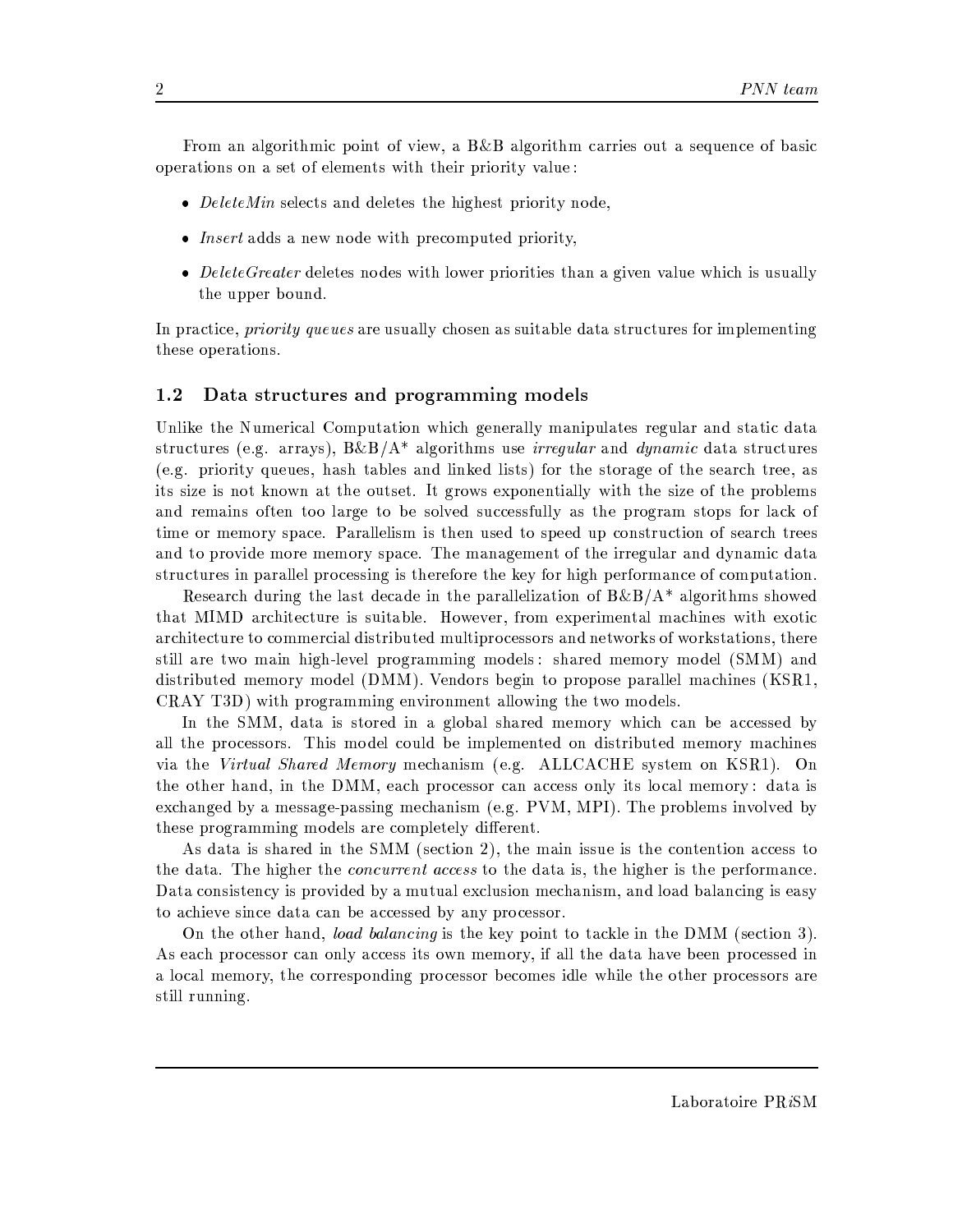In this paper, we propose new concurrent data structures and load balancing strategies for respectively the SMM and the DMM. In order to test their efficiency on the COP, we implemented them for B&B and  $A^*$  algorithms to solve QAP, VCP and a 15 puzzle game.

#### $\overline{2}$ Concurrent access to data structures

In the SMM, the data structure is stored in the shared memory. Each asynchronous processor must be able to access it. The simplest method to allow concurrent access to a data structure is that each asynchronous process locks the entire data structure whenever it makes an access or an operation. This exclusive use of the entire data structure to perform a basic operation serializes the access to the data structure and thus, limits the speed-up obtained with the parallel algorithm.

The next section presents a better technique which is denoted by **Partial Locking**.

#### $2.1$ Partial locking protocol

An operation is composed by successive elementary operations. At one moment, a processor only needs few nodes of the tree. Severity of contention can be reduced if each processor locks only the part of the data structure that it actually modifies. Hence, the time delay, during which the access to the structure is blocked, is decreased.

We reiterate the definition of *user view serialization* of the structure introduced by Lehman and Yao, 1981 [28], Calhoun and Ford, 1984, [5] in the context of data base management. In this approach, the processors that access the data structure with a wellordering scheme, inspect a part of the structure that the previous processors would never change further, and leave all parts of the data structure (modified or not) in a consistent state.



Figure 1: Example of applying the partial locking protocol to a tree data structure.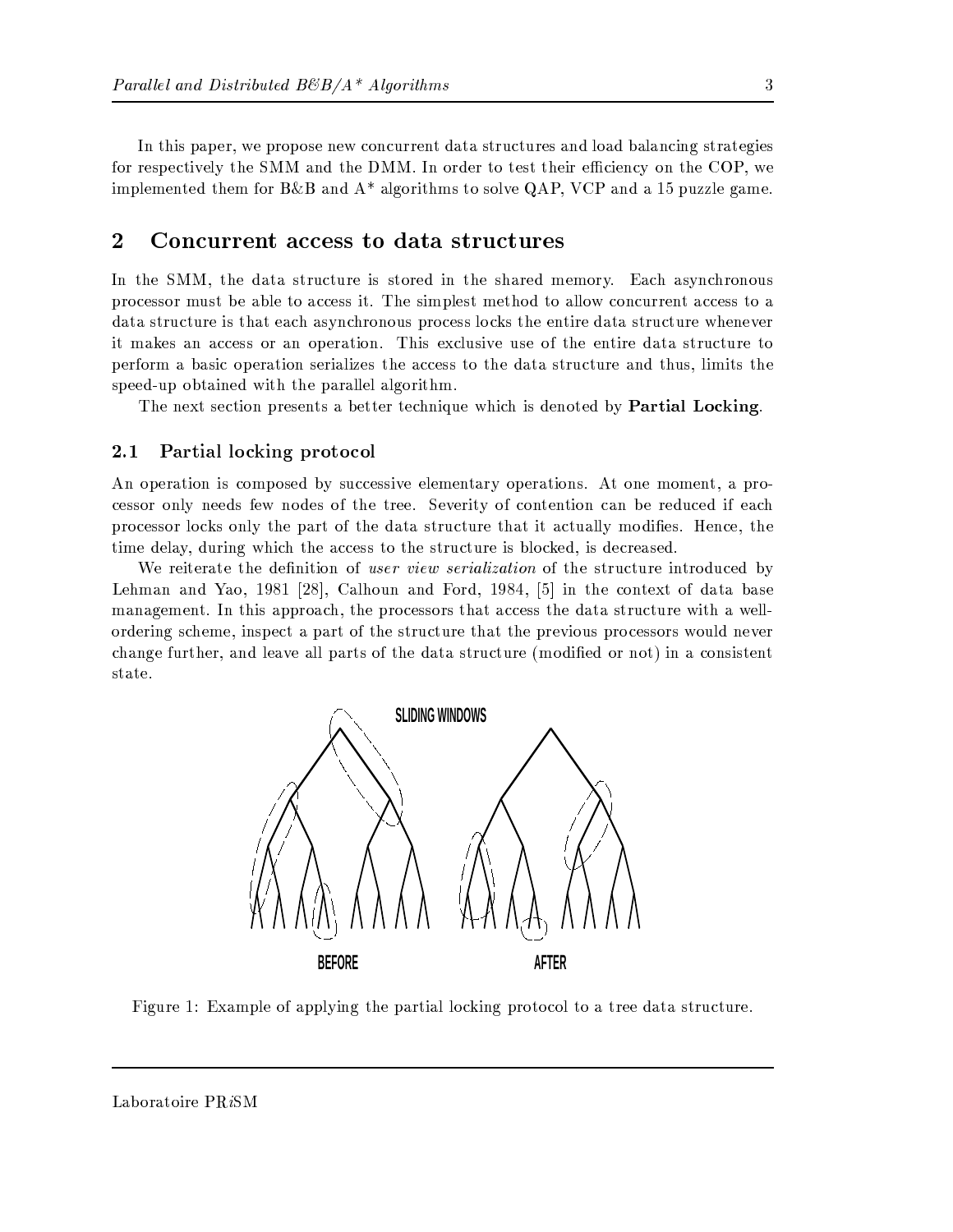The figure 1 shows an example of this method applied to a tree data structure. A sliding window of a processor executing a basic operation on a tree data structure, is defined as the set of nodes of this data structure on which the processor has an exclusive access.

To forbid the creation of a cycle of processors waiting for resources (deadlocks), we have to force each processor to follow a specific locking scheme.

A simple scheme of this top-down method can be described as follows. Each operating window will be moved down the path, from the root to a leaf.

**Notations:** an ancestor of x is defined as a node which belongs to the (unique) path between  $x$  and the root.

**Définition 1** Let S a tree data structure in which all basic operations are executed downwards. The scheme is defined by the following rules:

**Lock** : a processor can request a lock on a node x only in the following cases

- $1$  : if the processor has a lock on the father of x,
- 2 : if the processor has a lock on an ancestor of x and a lock on a descendant of x,
- **3** : a processor can lock the root r of S iff the processor has no more locks in S.

**Unlock** : no specific rule.

The full description of the variant schemes and the proofs can be found in  $[6]$ .

#### Partial locking boolean protocol  $2.2\,$

If the scheme designed above allows concurrent accesses, it implies an overhead due to the number of locks used : theses have an expensive execution time.

In respect to the locking scheme defined in 1, if a processor  $P_i$  has a lock on a node A of data structure  $S, P_i$  is the only processor which can request a lock on a node B, son of A (see figure 2).

Hence, expensive mutual exclusion primitives are not needed. Locks could be replaced by a boolean-like protocol. This is just a flag, which indicates if the node is in used or free. Since the root node has no father, several processors can try to access it. A lock will be necessary for this only node.

To illustrate this optimization, we test a Skew-heap using the partial locking paradigm [21] in the context of a simulation of B&B (figure 3) on the machine KSR1 with one processor. The execution time shows that the locks protocol overhead is really bigger than the boolean protocol overhead. Further, boolean protocol time is not very different than the serial time.

#### 2.3 Related works

We can find in the literature two main kinds of techniques which allow "parallel" operations on data structures for shared memory machines. They are usually called *Parallel data* structures and Concurrent data structures.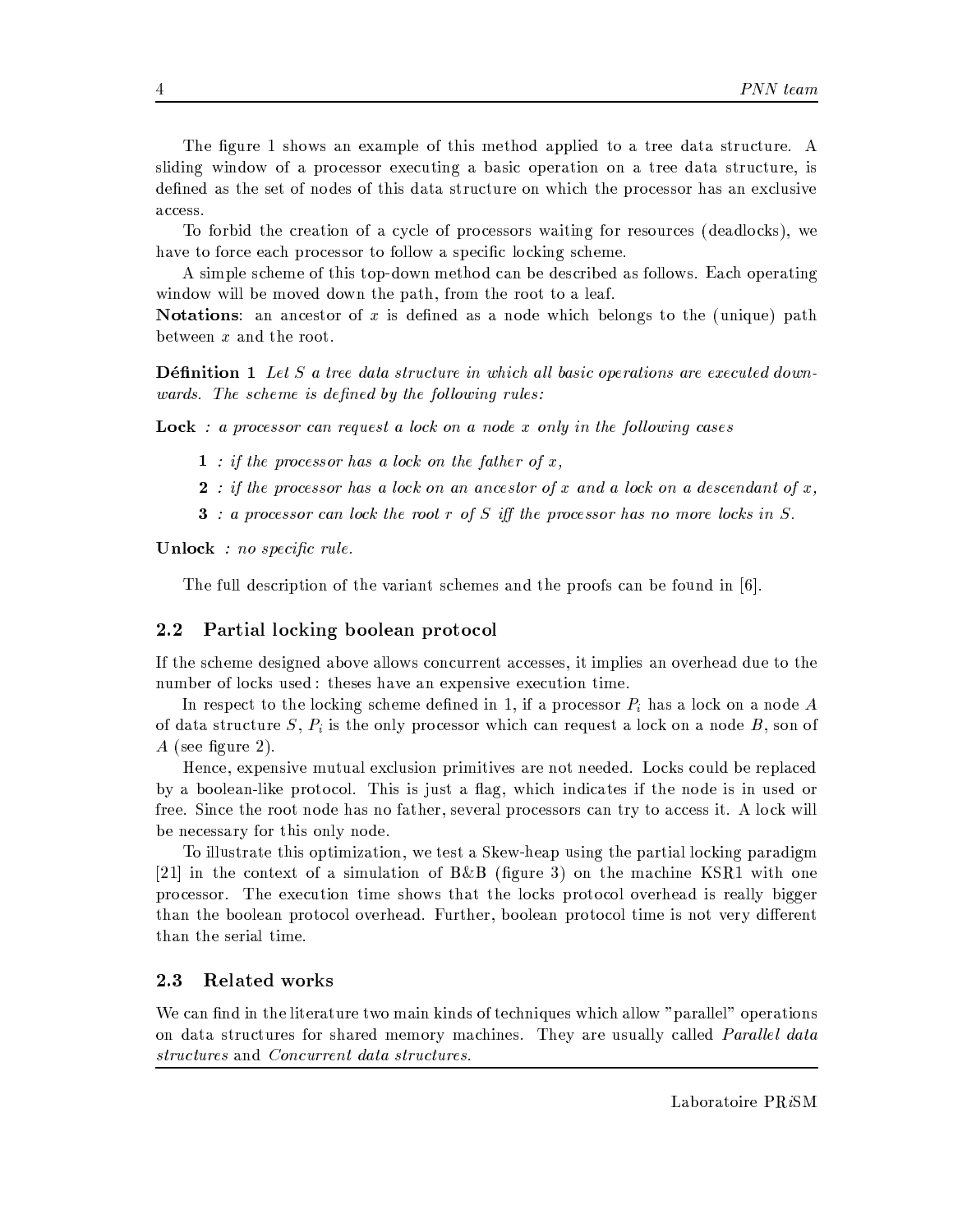

Figure 2: Only one processor can ever request a lock on a node.

| Nerial - | Locks | Boolean |  |  |
|----------|-------|---------|--|--|
|          |       |         |  |  |

Figure 3: Times of Skew-heap to perform 200000 operations.

*Parallel Data structures* offer several synchronous operations performed by several processors. Processors cooperate to perform their operations [10, 11, 9]. Deo and Prasad in [11] have proposed an optimal parallel heap. P processors can simultaneously perform P operations. But these P operations are synchronous. Then, a processor who wants to access the data structure, has to wait the other processors. We do not want to use these kinds of parallel data structures, because in our applications the time between two accesses to the data structure is never the same on two processors. Some solutions use specialized processors to handle the data structure. We prefer to employ each processor used to execute the tree search algorithms

*Concurrent data structure* algorithms allow concurrent access to a data structure by asynchronous processors. Each processor performs a serial operation which is modified in order to keep the others processors unblocked. Processors make their operation themselves and do not need some other processors to access to the data structure. They do not cooperate to perform their operations. These methods are very useful, if the delay between two accesses is unknown. Therefore, mutual exclusion primitives are generally used to make atomic update operations with respect to the other processors. The partial locking protocols are such techniques. Initially the idea of partial locking can be found in articles dealing with data base management. Several solution had been proposed to allow concurrent access on Search Tree such as AVL-Tree, B-Tree and B+Tree [12, 13, 26]. Afterwards, this technique has been used for different priority queue such as  $D$ -heap [3, 38], Skew-heap [21], Fibonacci Queue and priority pool [19]. Sometimes, these concurrent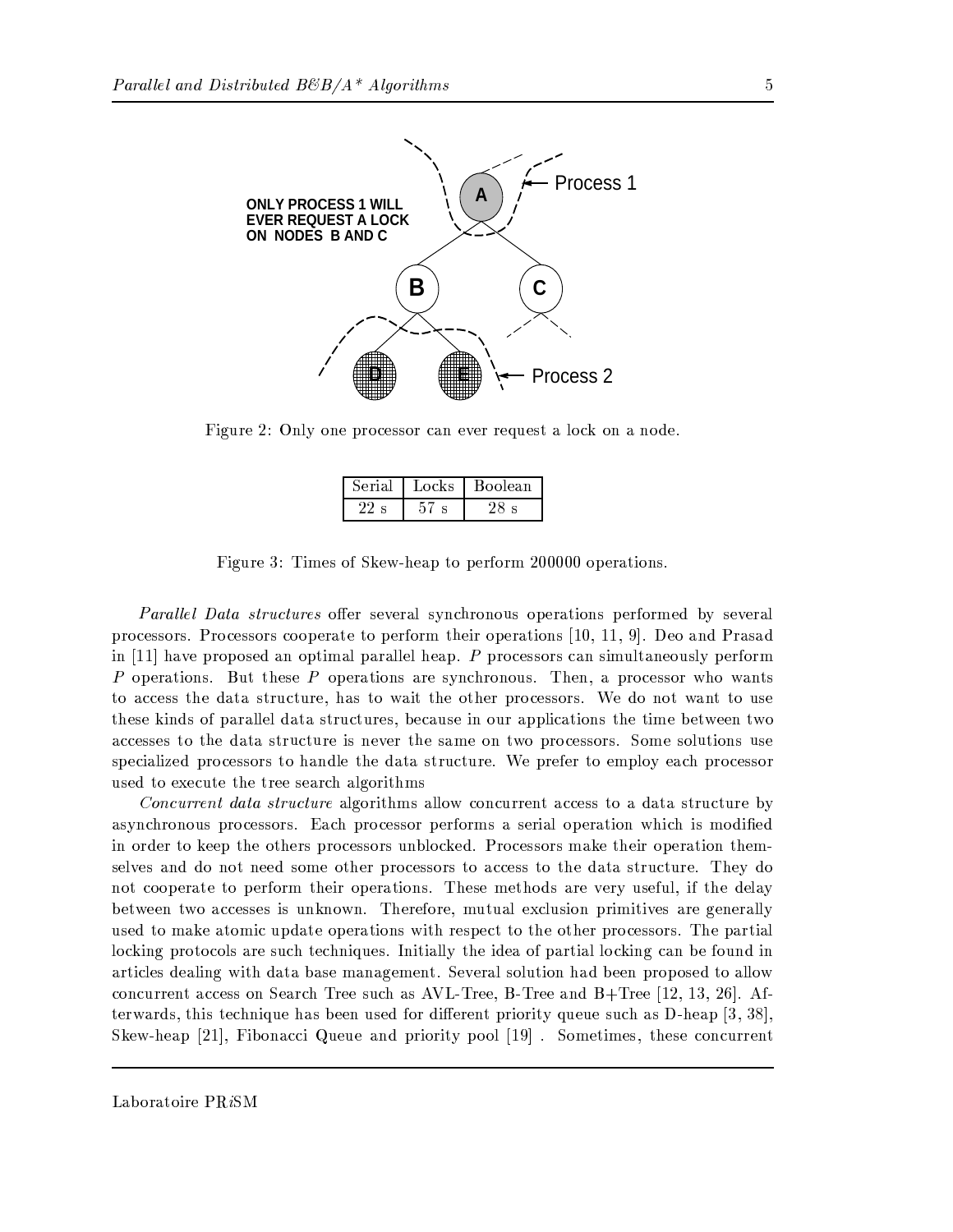algorithms need specialized processors, to rebuild the data structure. Our contribution is an optimized version of a partial locking method. We have reduced the overhead due to the mutual exclusion primitives. For example, Jones' Skew-heap in [21] have  $log(n)$ mutual exclusion primitives calls for one operation. Our solution uses only one mutual exclusion primitive and  $log(n)$  boolean like protocol calls. Figure 3 shows the importance of this optimization.

In the next two sections, we show the efficiency of our partial locking boolean protocol applying it to data structures used in a parallel best-first B&B and in a parallel  $A^*$ algorithm.

#### $2.4$ Priority queues for best-first B&B

Using the best-first strategy in  $B\&B$  algorithms seems to be the most efficient, because the number of evaluated node is optimal. The data structure used in the best-first B&B is a priority queue  $(PQ)$ . The basic operations are given in section 1.1.

In serial, PQ are usually represented by heap. There exist several algorithms which manage a heap : D-heap [22], leftist-heap [22], Skew-heap [47], Binomial queue [4], Pairing heap [15, 45]. The most popular one is the D-heap<sup>2</sup> as used in the heapsort ([49]). This is the oldest PQ implementation with  $O(\log(n))$  performance. In a heap, the priority structure is represented as a binary tree that obeys the heap invariant, which holds that each item always has a higher priority than its children. In a D-heap, the tree is embedded in an array, using the rule that location 1 is the root of the tree, and that locations 2i and  $2i+1$ are the children of location i. In a  $B\&B$ , each item contains an external pointer to store the subproblem information. Bistwas and Browne [3], Rao and Kumar [38] have proposed a concurrent version of the D-heap. Both have used a partial locking protocol. Our partial locking boolean protocol can not be used with the D-heap, because the operations of the algorithm need a direct access to the tree.

Serial experimental results [20, 6] show that the D-heap is not an efficient PQ implementation. Tarjan and Sleator proposed in [47] a better heap algorithm, the Skew-heap. Their algorithm is the self-adjusting version of the Leftist-heap. The basic operation which is used to implement *DeleteMin* and *Insert* operation is called the merge operation. Its amortized complexity is  $O(\log(n))$ . It seems that the Skew-heap is one of the most efficient serial algorithms for heap implementation ([20, 6]). Jones [21] have proposed a concurrent Skew-heap using a partial locking protocol with only mutual exclusion primitives. Applying our locking boolean protocol to the Skew-heap offers better performances (see figure  $3$ ).

The complexity of the heap *DeleteGreater* operation is  $O(n)$ , because the tree must be entirely explored. An other problem is that heaps are not stable. In [31], Mans and Roucairol demonstrate that the PQ must be stable. The order of the nodes with the same priority must be fixed (LIFO or FIFO). This property avoids some anomalies of speed-up. Then, several PQ which are not a heap structure have been proposed. We can cite the

 $2$  Jones in [20] called it Implicit-heap.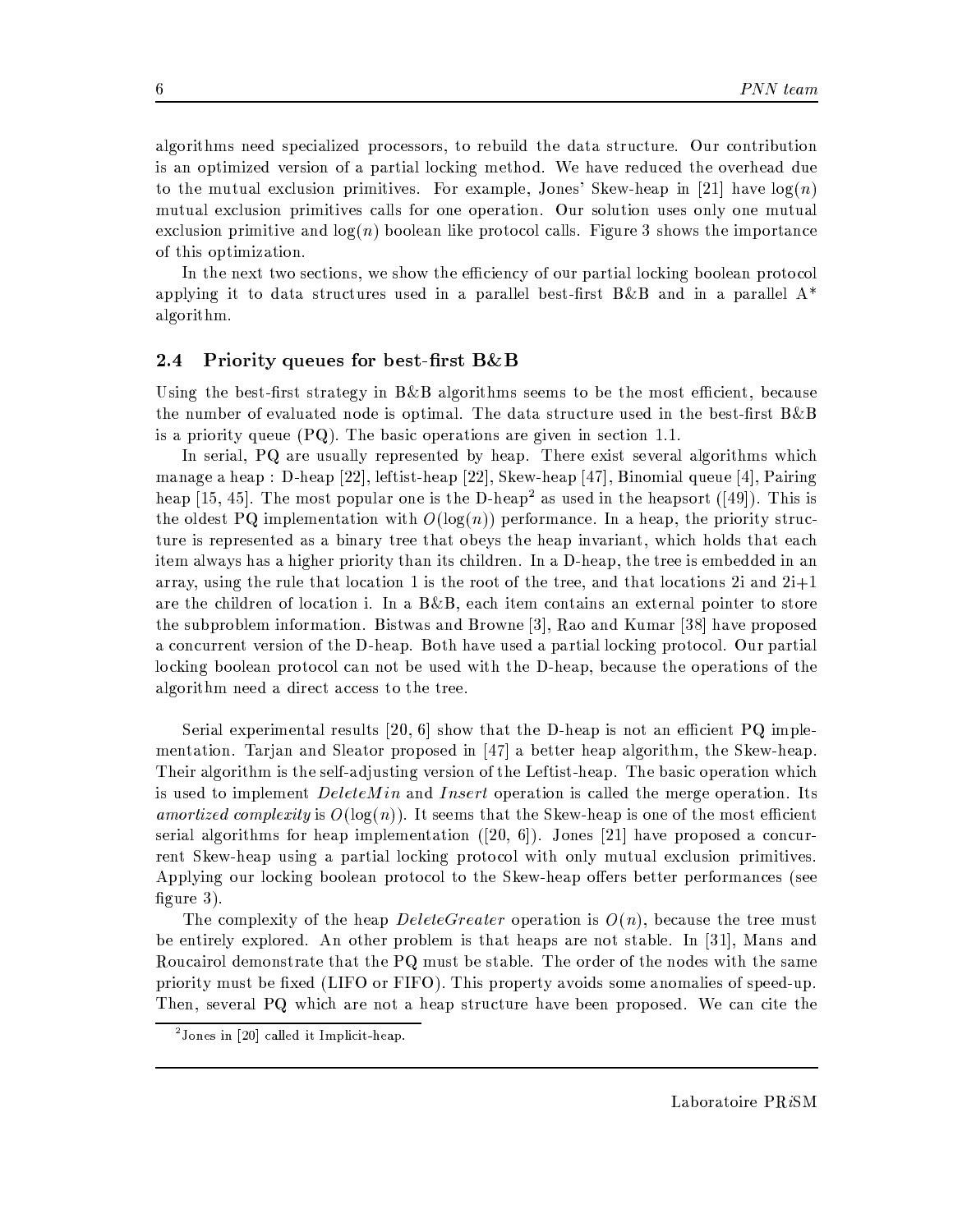funnels [30, 6] (table and tree) and the different Splay-trees [47, 20]

The funnel data structures have been developed by Mans and Roucairol in 1990 [30] for a best-first  $B\&B$  implementation. However, they can be used in a lot of other applications. The B&B algorithms only need a small bounded interval of priority. The size of the interval is denoted by S. Initially S is equal to  $ub - lb$  (*ub* is the cost of the best known solution and  $lb$  is the evaluation of the problem). During the execution of the algorithm,  $lb$  increases and ub decreases, then S decreases until it reaches 0. Then, there is a very simple way to achieve an efficient representation for the PQ. The idea is to use an array of FIFO of size S, where each FIFO j of the array is associated to a possible priority<sup>3</sup>. The serial experimental results show that the funnel table is the most efficient priority queue. Our partial locking boolean protocol can not be used to make concurrent the access to the funnel table, because it is not a tree data structure. All details about the funnel table can be found in [30, 6]. The funnel tree uses a complementary binary tree with S external nodes, where S is the smallest power of 2 which is greater than  $ub - lb$ . Each internal node of the tree has a counter which represents the number of subproblems being contained in the FIFOs below it. This tree is used to drive the *DeleteMin* operation to the FIFO containing the best nodes. The complexity of operation is  $O(log(S))$ . The funnel tree operations are made concurrent using our partial locking boolean protocol.

The Splay-trees initially are self-adjusting binary search tree. Jones in [20] shows that Splay-trees could be used as efficient priority queues. There exist several versions of serial Splay-tree data structures depending on the Splay operation : Splay, Semi-Splay, Simple-Semi-Splay. Each of them has a Top-Down and a Bottom-Up version. These different versions of Splay-trees support search operation on any priority. Then, we create new versions of Splay-trees (called Single) where each tree node is associated with a fixed priority value. We apply our partial locking boolean protocol to the Top-Down versions of the Semi-Splay, the Simple-Semi-Splay, Single-Semi-Splay and the Single-Simple-Semi-Splay.

The funnels and Splay-trees support efficient *DeleteGreater* operations and have the stability property.

The figure 4 recapitulates the complexity and the properties of each priority queues.

| РQ           | Insert      | DeleteMin   | DeleteGreater | Perf | Stab |
|--------------|-------------|-------------|---------------|------|------|
| Funnel-Table | 0 L L       |             |               |      |      |
| Splay        | $O(\log n)$ | $O(\log n)$ | O(log n)      |      |      |
| Single-Splay | $O(\log S)$ | $O(\log S)$ | O(log S)      |      |      |
| Funnel-Tree  | $O(\log S)$ | O(log S)    | O(log S)      |      |      |
| Skew-heap    | (Ulog n     | O(log n     | ( ) ( n .     |      |      |
| D-heap       | (Jlog n     | J(log n     |               |      |      |

Figure 4: Summarizing of all priority queues.

<sup>&</sup>lt;sup>3</sup>We make the assumption that priority value are integer.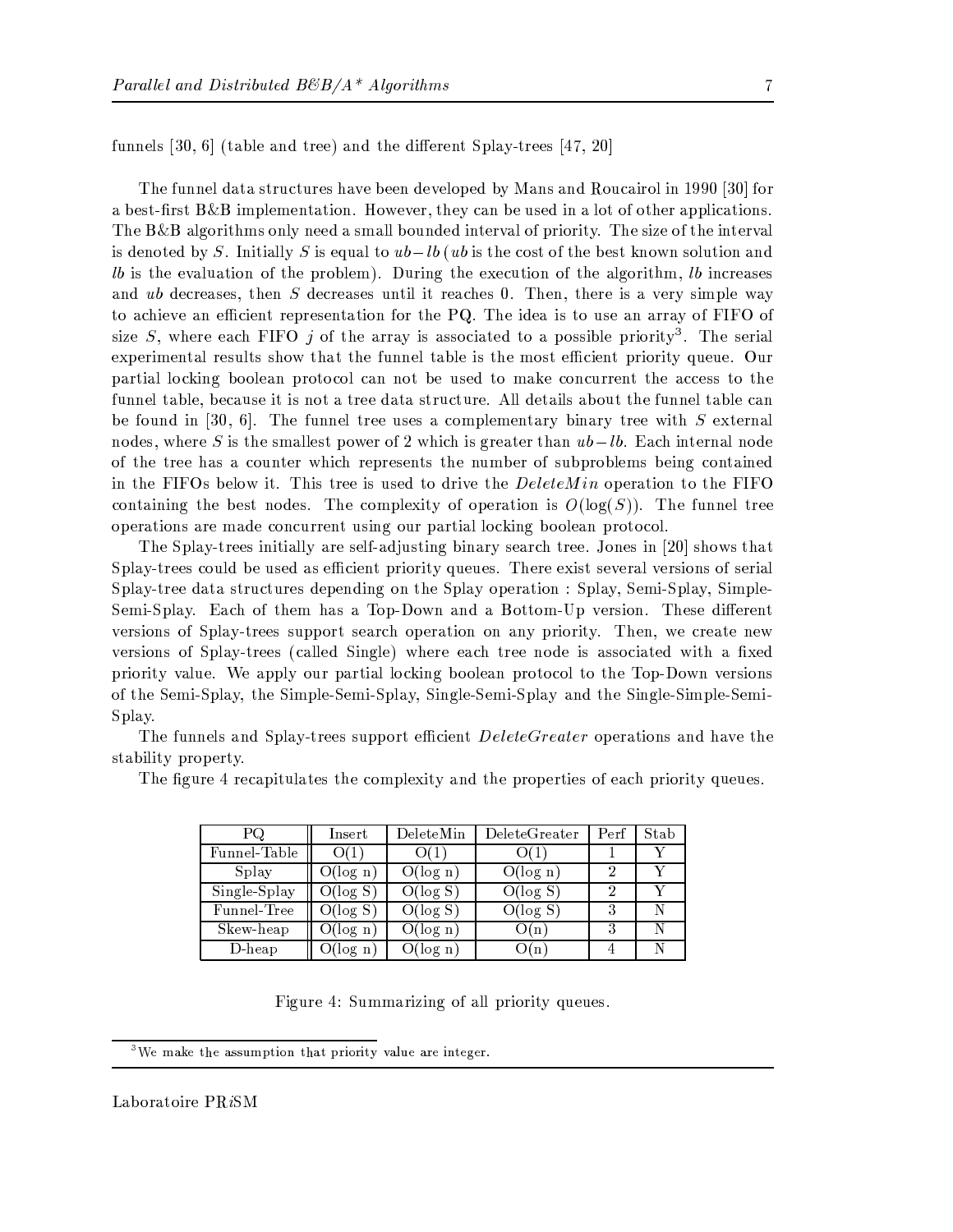#### **Experimental results** 2.4.1

We have tested these data structures on a best-first B&B algorithm solving the Quadratic Assignment Problem. The Quadratic Assignment Problem (QAP) is a combinatorial optimization problem introduced by Koopmans and Beckman, in 1957, [23]. It has numerous and various applications, such as location problems, VLSI design [36], architecture design  $[14]$ ,...

The objective of QAP is to assign n units to n sites in order to minimize the quadratic cost of this assignment, which depends both on the distances between the sites and on the flows between the units. We use the algorithm of Mautor and Roucairol [32]. Their algorithm uses the depth-first strategy, we modified it to use the best-first strategy.



Figure 5: Time results on KSR1 machine solving the nugent 15 problem

Figure 5 shows the results obtained on a KSR1 machine with virtual shared memory. The programs solve the nugent15 problem which was obtained from QAP Library. We can see that the Splay-trees and the funnels PQ are most efficient than the Skew-heap until 6 processors. That confirms the theoretical complexity, and that the heap is not a good PQ representation for the best-first B&B. The single Splay-trees seem to be more efficient than the non single. The speed-up obtained is also very good until this limits. With more than 6 processors, the time does not decrease any more and the time of the different PQ are quite the same. This phenomenon is due to the problem size (96000 nodes are evaluated with the nugent15). If the size of the problem is small, the number of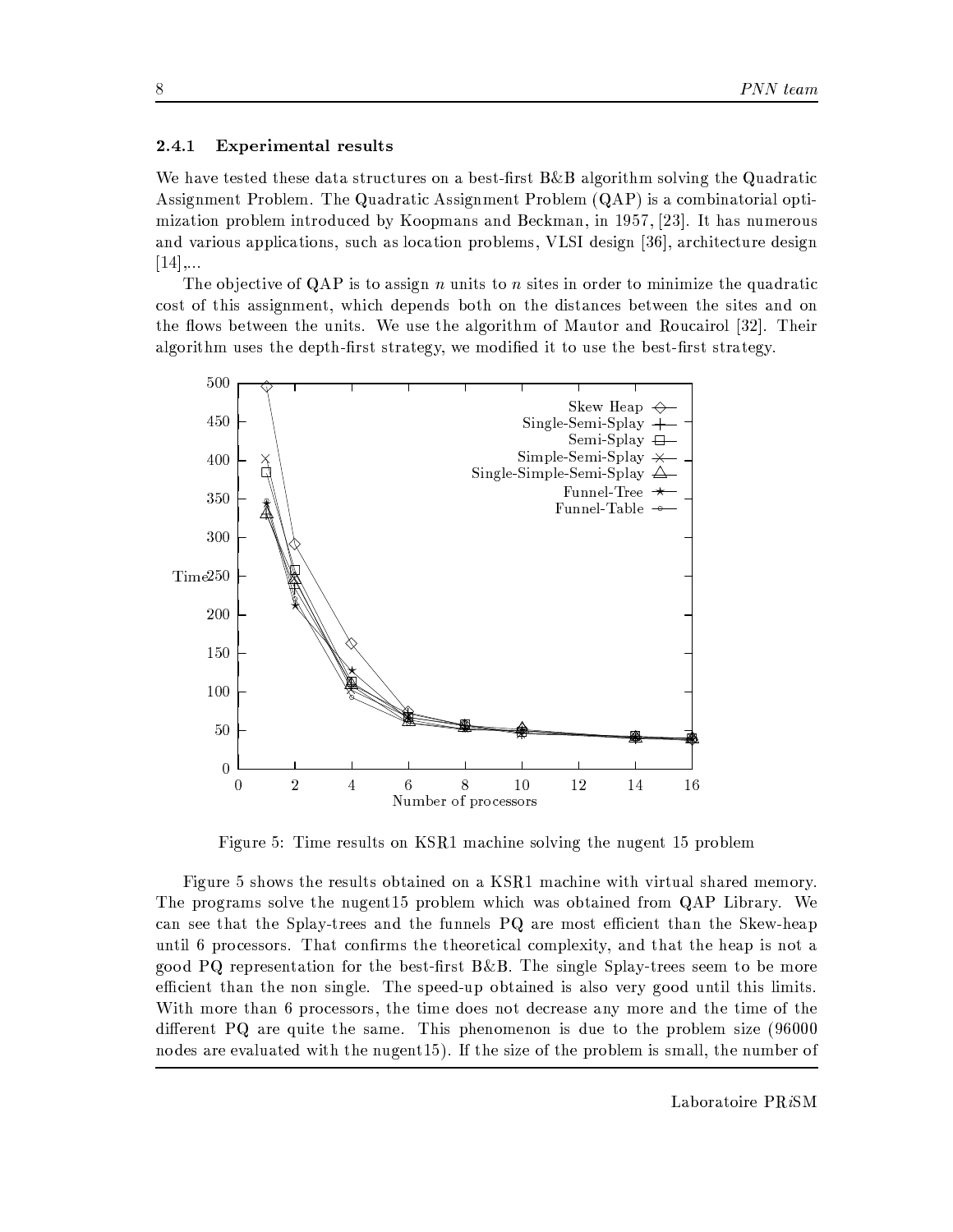nodes in the data structure is small, then the depth of the priority queue is small. Now, the number of simultaneous accesses depends on the depth of PQ. Thus, the speed-up is limited by the size of the problem. We began to test our program with bigger problem (nugent 16) to verify this conclusion. However, the time obtained with 6 processors is very good according to the machine and the problem.

#### Concurrent Treap for parallel A\*  $2.5$

In this section, we present an application of the partial locking protocol (cf. section 2.1) on a *double criteria* data structure called *treap*. This data structure is particularly suitable for the implementation of parallel A\* algorithm because there is no cross-referencing between two data structures as we will see later. Therefore, in the data structure management we save memory space and avoid deadlock problems.

#### The A\* algorithm 2.5.1

The space of potential solutions of a problem is generally defined in Artificial Intelligence in terms of state space. A state space is defined by:

- 1. an initial description of the problem called *initial state*.
- 2. a set of operators that transform one state into another,
- 3. a termination criterion which is defined by the properties that the solutions or the set of goal states must satisfy.

Generally, the state space is represented by a graph  $G = (E, V)$ , where E is a set of edges labelled by the operators and the costs of transformation, and  $V$  a set of nodes/states. To find an *optimal* solution of a problem is equivalent to exhibit a least cost path from the initial state to a goal state in the associated graph. The  $A^*$  algorithm [35, 37] is generally used to find out such an optimal path.

On the theoretical level, the  $A^*$  algorithm is a special case of the B&B paradigm. Like the B&B algorithm with the best-first strategy [34], an evaluation function  $f = g + h$ is defined to give a priority between nodes. Thus, useless parts of the graph could be discarded and the *combinatorial explosion* reduced. The *g* function gives the cost of the path from the initial state to the current state and the h heuristic function estimates the cost of the path from the current state to a goal state.

When the  $A^*$  algorithm is used to do a tree search on the state graph, it is similar to a best-first B&B algorithm. However, the  $A^*$  algorithm is more difficult to deal with when it makes a graph search. In a graph search, a state could be reached by several paths with different costs. Therefore, a comparison mechanism must be added to find out whether a state is already explored or not and thus avoiding redundant work. Afterwards, we study a suitable data structure for the  $A^*$  algorithm in graph search.

From an algorithmic point of view, the  $A^*$  algorithm manages two lists, named OPEN and CLOSED. The OPEN list contains the states to be explored in the increasing order of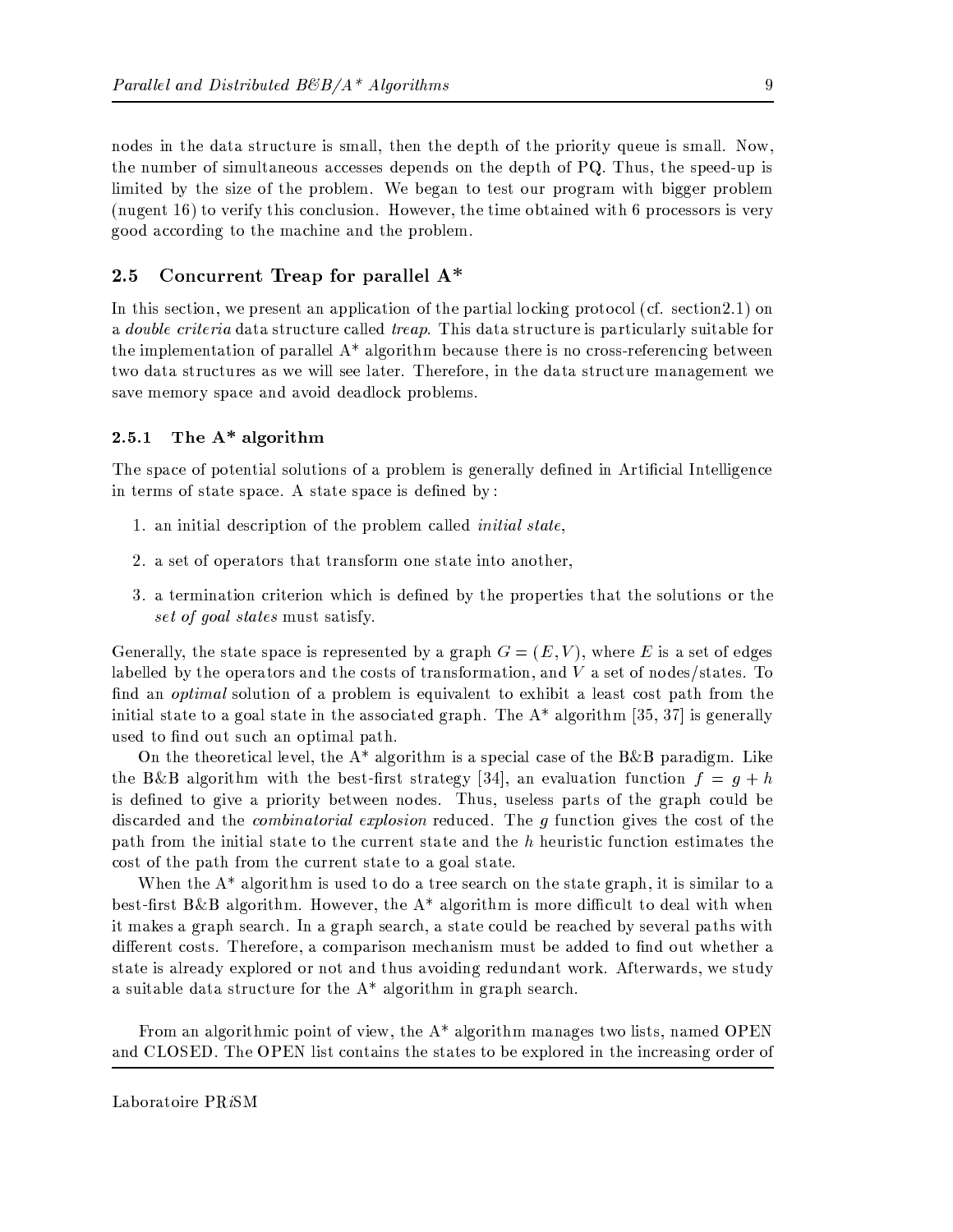their priorities (f-values), while the CLOSED keeps the states already explored without priority order. The basic operations to access the OPEN list  $O$  are:

- $Search(O, state)$  finds the node x in O such that x state = state;
- *Insert*( $O, x$ ) adds the node x in O but x state must be unique in O; let y be a node already in O such that y state = x state,
	- if *y.priority*  $\langle x \rangle$ *x.priority, x* is inserted, *y* is removed,
	- if x.priority  $\leq$  y.priority, x is not inserted;
- Delete $Min(O)$  selects and removes the node x in O with the highest priority;
- Delete(O, state) removes the node x from O such that x state = state.

For the CLOSED list  $C$ , only three operations are necessary:

- Search(C, state) finds the node x in C such that x state = state;
- *Insert*(*C*, *x*) adds the node *x* in *C*;
- Delete(C, state) removes the node x from C such that x state = state.

#### 2.5.2 Towards a double criteria data structure

A simplest way to parallelize the A<sup>\*</sup> algorithm, in the shared memory model, is to let all available processors work on one of the current best state in the OPEN list, following an asynchronous concurrent scheme. Each processor gets work from the global OPEN list. This scheme has the advantage that it provides small search overheads, because global information is available for all processors [25] via the OPEN list. This scheme is also named centralized scheme. The main difficulty in this scheme is the management of the OPEN list in a concurrent environment.

Several parallelizations of the  $A^*$  algorithm have been proposed for tree search, just like the best-first  $B\&B$  algorithm (see [18] for a large survey). But at our best knowledge, there are only a few specific parallel implementations of the  $A^*$  algorithm [25, 8]. The reason is that the  $A^*$  algorithm seems to be difficult to parallelize [39]. The only work to do in parallel in  $A^*$  is the management of OPEN and CLOSED global lists. Furthermore, no suitable concurrent data structures for the OPEN and CLOSED lists have been proposed for parallel formulations in the literature.

Priority queues [1, 44] are generally used until now and may be suitable for the DeleteMin operation according to the priority criterion (cf. section 2.4). But, they are completely inefficient for the *Search* operation with the state criterion. Other data structures such as hash tables, AVL-trees [1], Splay-trees [13, 47], etc, are efficient for the Search operation but not for DeleteMin. There were no data structures with both opera*tions* working on each criterion. This is the reason why the data structure used for OPEN is usually a combination of a priority queue (heap) and a hash table, and the one for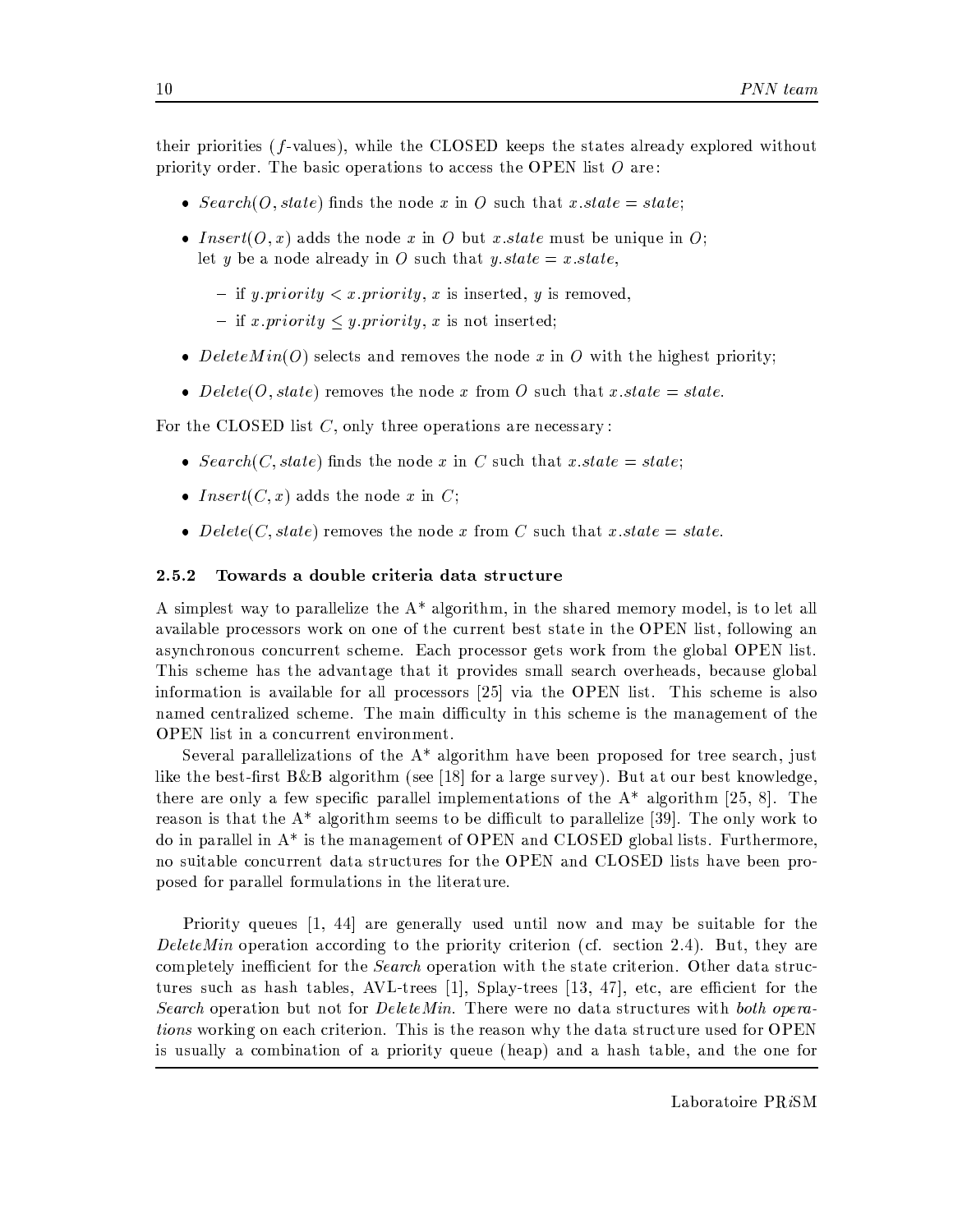CLOSED is a hash table. The hash table is relatively easy to implement and the access can be concurrent without any problem. In contrast, concurrent access to a priority queue is not simple to achieve as we have seen in section 2.1.

Furthermore, the parallelism increases some specific problems as synchronization overheads, because operations have to be done in an exclusive manner. The combination of two data structures for the OPEN list also implies cross-references and thus deadlock problems and memory space overhead.

Thus, we propose a new data structure called *concurrent treap* which combines the two criteria (the priority for *DeleteMin* and the state for *Search*) into one structure. This suppresses cross-references and limits synchronization overheads.

In the following sections we discuss more precisely this data structure and how implement concurrent access to it.

#### 2.5.3 Treap data structure

Serial reap was introduced by Aragon and Seidel [2]. The authors use it to implement a new form of binary search trees: Randomized Search Trees. McCreight [33] uses it also to implement a multi-dimensional searching. He calls it *Priority Search Trees*<sup>4</sup>.

Let O be a set of n nodes, a key and a priority are associated to each node. The keys are drawn from some totally ordered universe, and so are the priorities. The two ordered universes need not to be the same.

A *treap* for O is a rooted binary tree with a node set O that is arranged in In-order with respect to the keys and in Heap-order with respect to the priorities.

*In-order* means that for any node x in the tree y.key  $\leq x \cdot key$  for all y in the left subtree of x and x key  $\leq y$  key for all y in the right subtree of x. Heap-order means that for any node x with parent z the relation x priority  $\leq z$  priority holds.

It is easy to see that for any set  $X$  such a treap exists. The node with the largest priority is in the root node.

The  $A^*$  algorithm uses an OPEN list where a key (a state of the problem) and a priority ( $f$ -value of this state) are associated to each node. Thus, we can use a treap to implement the OPEN list of the  $A^*$  algorithm.

Let  $T$  be the treap storing the node set  $O$ . The operations presented in the literature that could be applied on T are Search, Insert and Delete. We add one more operation DeleteMin and modify the Insert operation to conform to the basic operations of  $A^*$  (cf. section  $2.5.1$ ).

Given the key of x, a node  $x \in O$  can be easily accessed in T by using the usual search tree algorithm.

<sup>&</sup>lt;sup>4</sup>Vuillemin introduced the same data structure in 1980 and called it *Cartesian Tree.* The term treap was first used for a different data structure by McCreight, who later abandoned it in favor of the more commonly used *priority* search tree [33].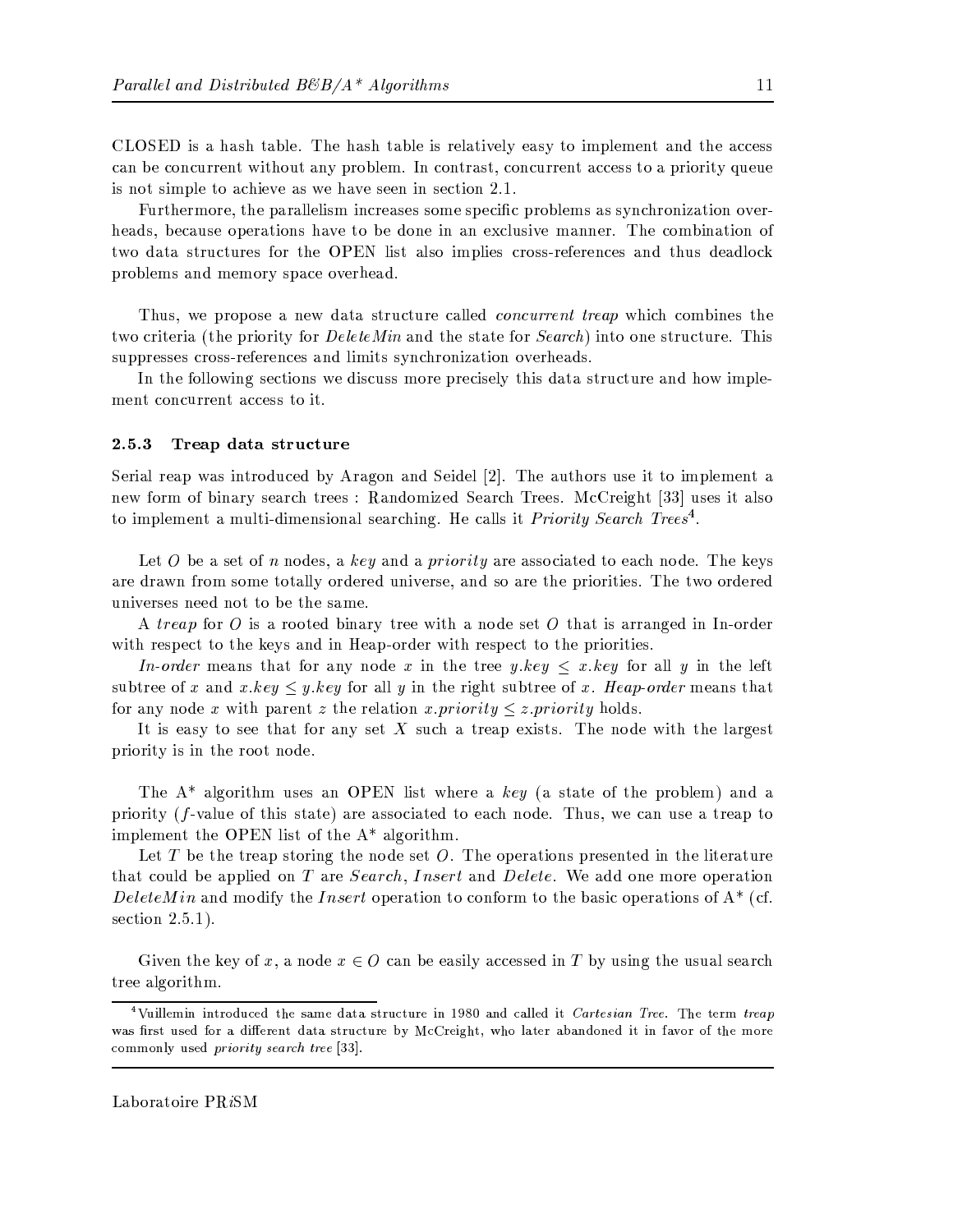As several binary search trees [43, 47, 13, 26, 6], the update operations use a basic operation called *rotation* (figure 6).



Figure 6: Rotation used to reorganized the treap.

In the literature, the *Insert* operation works as follows. First, using the key of  $x$ , it attaches  $x$  to  $T$  in the appropriate leaf position. At this point, the keys of all the nodes of the modified tree are in In-order. To re-establish Heap-order, it simply rotates x as long as its parent has a smaller priority.

To keep the properties of the *Insert* operation as defined above, the *Insert* algorithm can not be used in this form. We design a new algorithm which inserts a node  $x$  in  $T$ .

Using the key of  $x$ , we search the position, with respect to the In-order and to the Heap-order. That is, we use the *Search* algorithm but it stops when:

- a node y is found such that y priority  $\langle x, \text{priority}$  (cases (1) and (2) of Figure 7),
- a node z is found such that z  $key = x \cdot key$  (case (3) of Figure 7).

If such a node z is found, the algorithm ends because it is guaranteed that x provity  $\lt$ *z.priority.* Thus x must not be inserted in T. On the other hand, if such a node y is found, the node x is inserted at this position (between y and the father of y).

Let  $SBT_x$  be the subtree of T rooted in x. At this point, the priorities of all the nodes of the modified tree  $(SBT_x)$  are in Heap-order. To re-establish the In-order we use the splay operation [43, 47].  $SBT_x$  is split in a Left subtree and a Right subtree. The left subtree (resp: right) contains all the nodes of  $SBT_x$  with the key smaller (resp: larger) than the key associated with  $x$ . Finally, the left subtree and the right subtree are attached to x. Then,  $SBT_x$  and T are in In-order and in Heap-order.

If we find a node y such that  $y \cdot key = x \cdot key$ , during the splay operation, the node y, is deleted (the *y* priority will be smaller then the *x* priority).

The DeleteMin and Delete operations are not very different. The DeleteMin operation removes the root of T, and the *Delete* operation removes the root x of a subtree of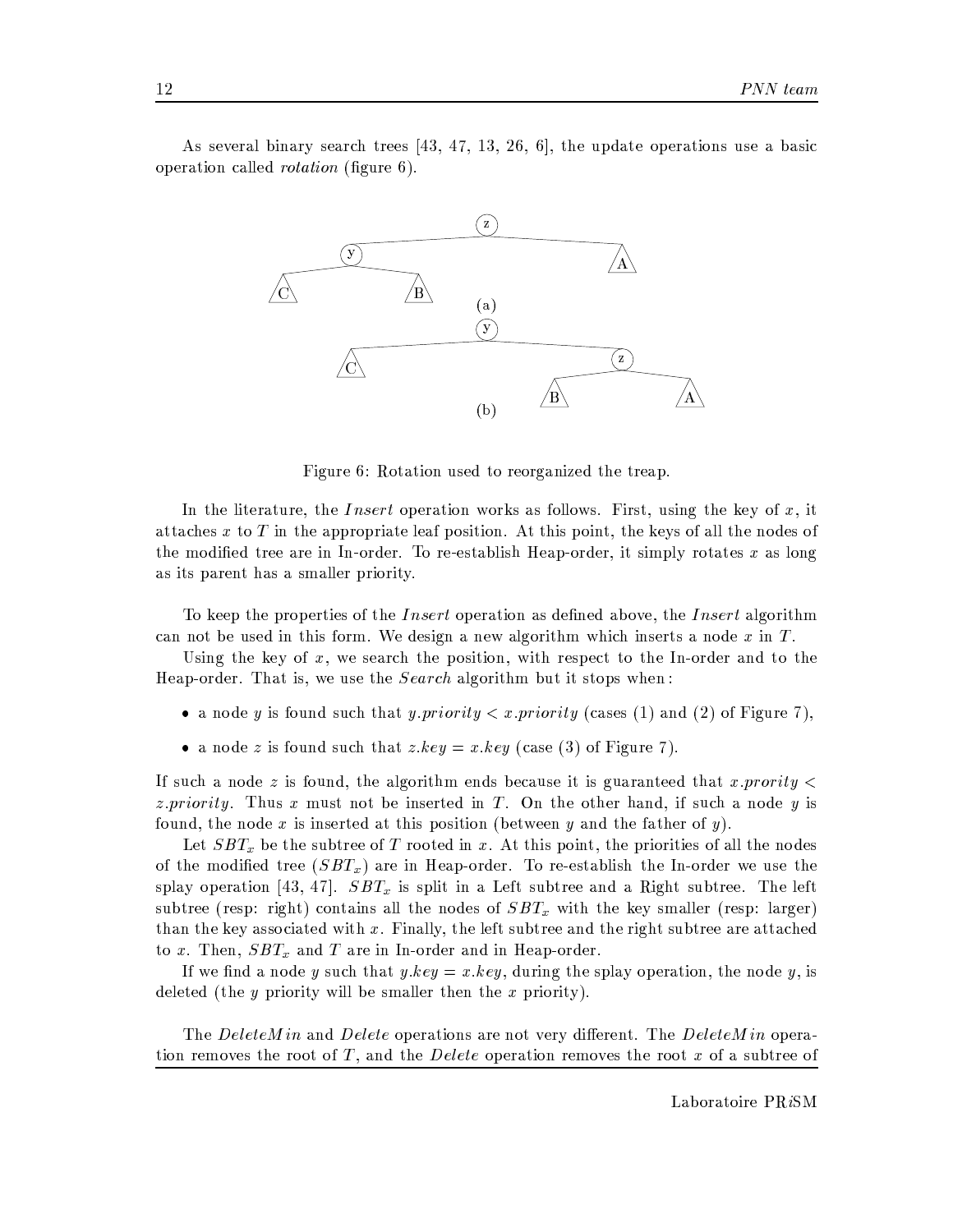

Figure 7: Insertion algorithm.

T such that  $x \text{.} key = key$ . Thus, first we search for such a node x and then we apply a  $DeleteMin$  on the subtree rooted in x.

The DeleteMin operation is achieved as follows. Let x be the root of the treap T. We rotate x down until it becomes a leaf (where the decision to rotate left or right is dictated by the relative order of the priorities of the children of  $x$ ), and finally clip away the leaf.

Each node contains a key and a priority. Thus, the set occupies  $O(n)$  words of storage. The time complexity of each operation is proportional to the depth of the treap  $T$ . If the key and the priority associated with a node are in the same order, the structure is a linear list. However, if the priorities are independent and identically distributed continuous random variables, the depth of the treap is  $O(\log(n))$  (the treap is a balanced binary tree). Thus, the expected time to perform one of these operations, is still  $O(\log(n))$  (*n* number of nodes in  $T$  [33].

To get a balanced binary treap in an implementation for the  $A^*$  algorithm, the problem is reversed. The priority order can not be modified. However, we can find an arbitrary bijective function to encode the ordered set of keys into a new set of randomized ordered keys. The priority order and the key order are then different.

To allow concurrent access to the treap, we use partial locking boolean protocol described in section 2.2.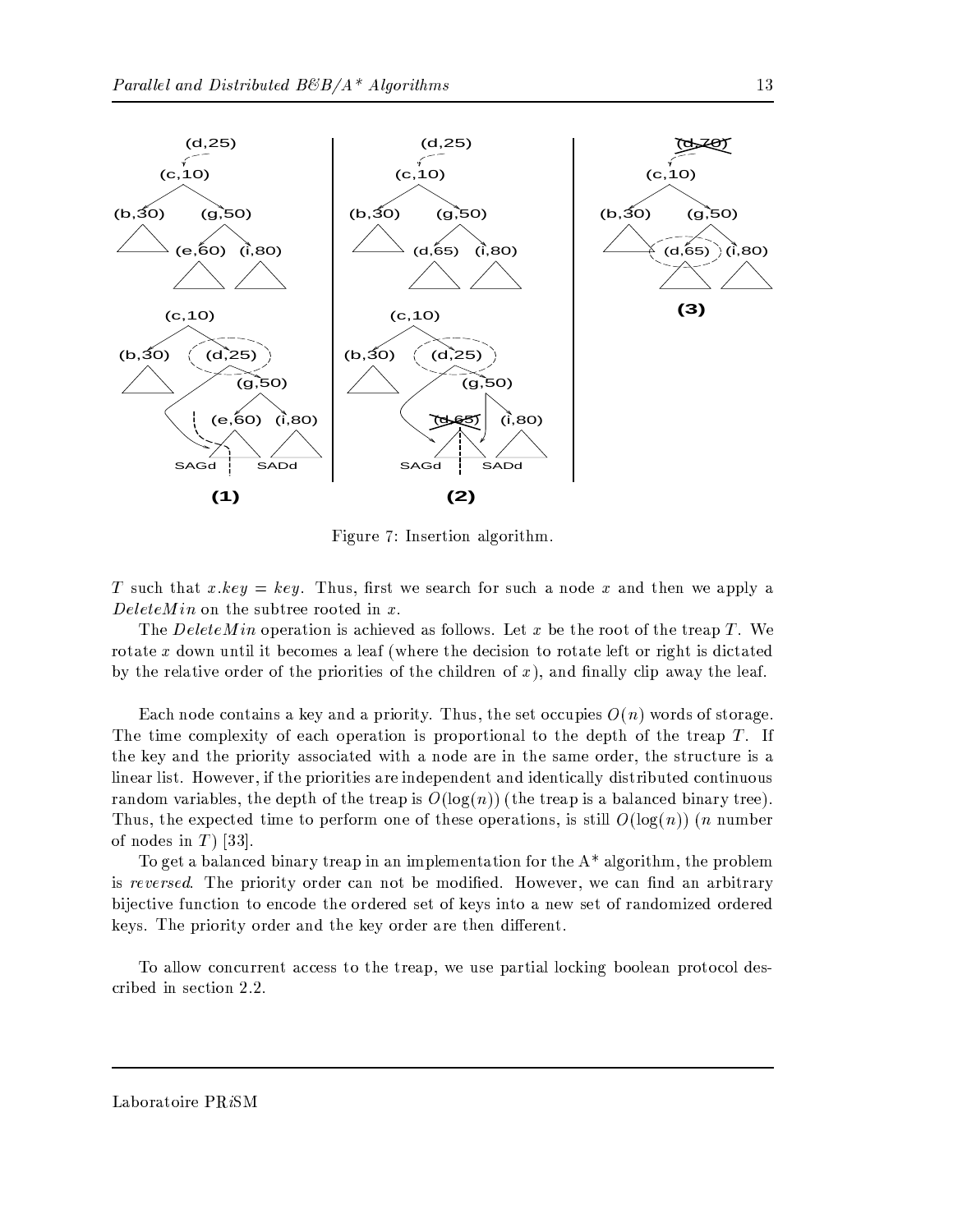#### **Experimental results** 2.5.4



Figure 8: Results on KSR1 with some 15 puzzle games.

The implementation of this algorithm has been done on the shared memory architecture  $KSR1$  [7].

Applied on some relatively small instances of the 15 puzzle problem proposed by Korf [24], we have compared these results (figure 2.5.4) with those obtained under the same experimental conditions, but with a combination of two data structures (a Skewheap with a Splay-tree) for the OPEN list. The release with the combination of two data structures gives no speed-up. We have also compared with the results obtained by Rao, Kumar and Ramesh [39]. On the 15 puzzle game, their speedup reached a limit with less processors. Moreover, their implementation was done on a Sequent Balance 21000 which had a physical shared memory, the communication speed over computation speed ratio is greater on their machine than on the KSR1. Our data structures would then be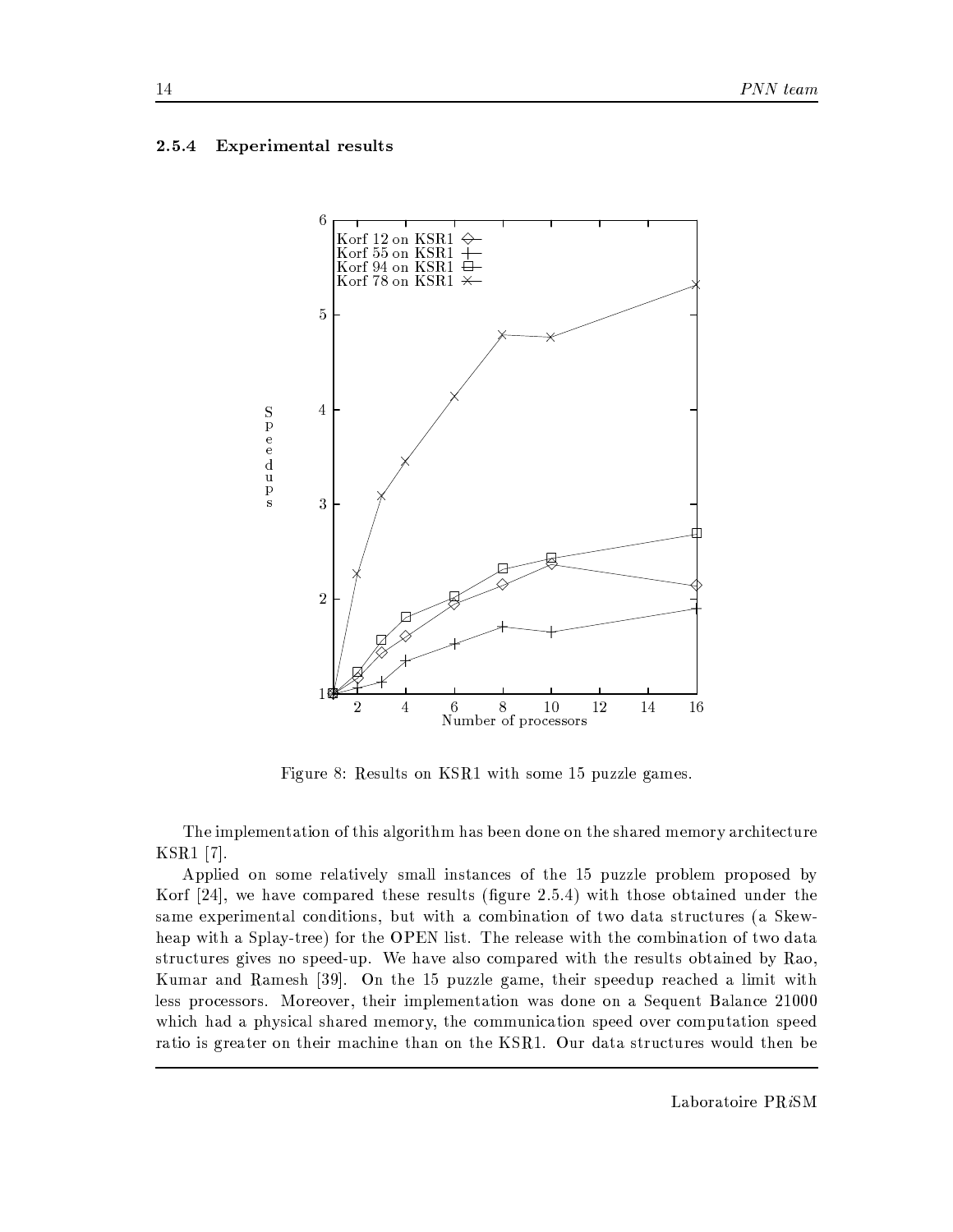more efficient on the Sequent than on the KSR1. Therefore, we could already claim that the *concurrent treap* surpasses all the other data structures proposed for the centralized parallelization of  $A^*$ .

Another on-going study is to apply this algorithm on other discrete optimization problems such as allocating processes on processors in order to dwindle communication cost.

#### 3 Load balancing strategies

Load balancing is an important factor in parallel processing to dwindle processor idleness and optimize performance, especially in the DMM. With B&B algorithms, nodes are classified in function of their priorities into several queues, and solutions may be reached more efficiently if priorities given to nodes by queues are taken into consideration during the parallel execution of the algorithm.

Existing load balancing schemes use partial cost to balance nodes generated by bestfirst B&B distributed algorithms.

In this section, we show that using partial cost might lead to a big accumulation of high priority tasks on a few processors, while the other processors continue to work with low priority nodes. In such a situation, an other notion of priority is needed. It must take into account not only the partial cost of nodes but also their capacity to generate other nodes. Our aim is to develop an efficient load strategy that uses priority of tasks.

We have developed three load balancing strategies with this new notion of priority: an one-by-one and two versions of partial distribution strategies.

Our new notion of priority is applicable to various applications among which those using best-first B&B algorithms and those from the area of Operational Research. We have chosen to evaluate the strategy with a B&B solution of the Vertex Cover Problem  $(VCP)$ .

The implementation of the  $B\&B$  algorithm was carried out in a network of heterogeneous Unix workstations used as a single parallel computer through a Parallel Virtual Machine (PVM) software system. All experiments in this section have been done with 3 SUN workstations (1 SPARCstation ELC and 2 SPARCstations IPC).

#### $3.1$ The PVM environment

PVM [16] is a software system that permits a network of heterogeneous Unix computers (workstations in our case) to be used as a single large parallel computer (named the *virtual machine*). Thus, larger computational problems may be solved by using the aggregate power of many computers.

PVM supplies functions to automatically start up tasks on the virtual machine and allows tasks to communicate and synchronize with each other. PVM may start up more than one process on any processor in the PVM virtual machine. This affectation is done by calling the routine  $pvm\text{-}spam/$ . A task is for us a Unix process.

Applications, such as  $B\&B$  algorithms, can be parallelized by using message-passing constructs common to the most distributed-memory computers. By sending and receiving messages, multiple tasks of an application can cooperate to solve a problem in parallel.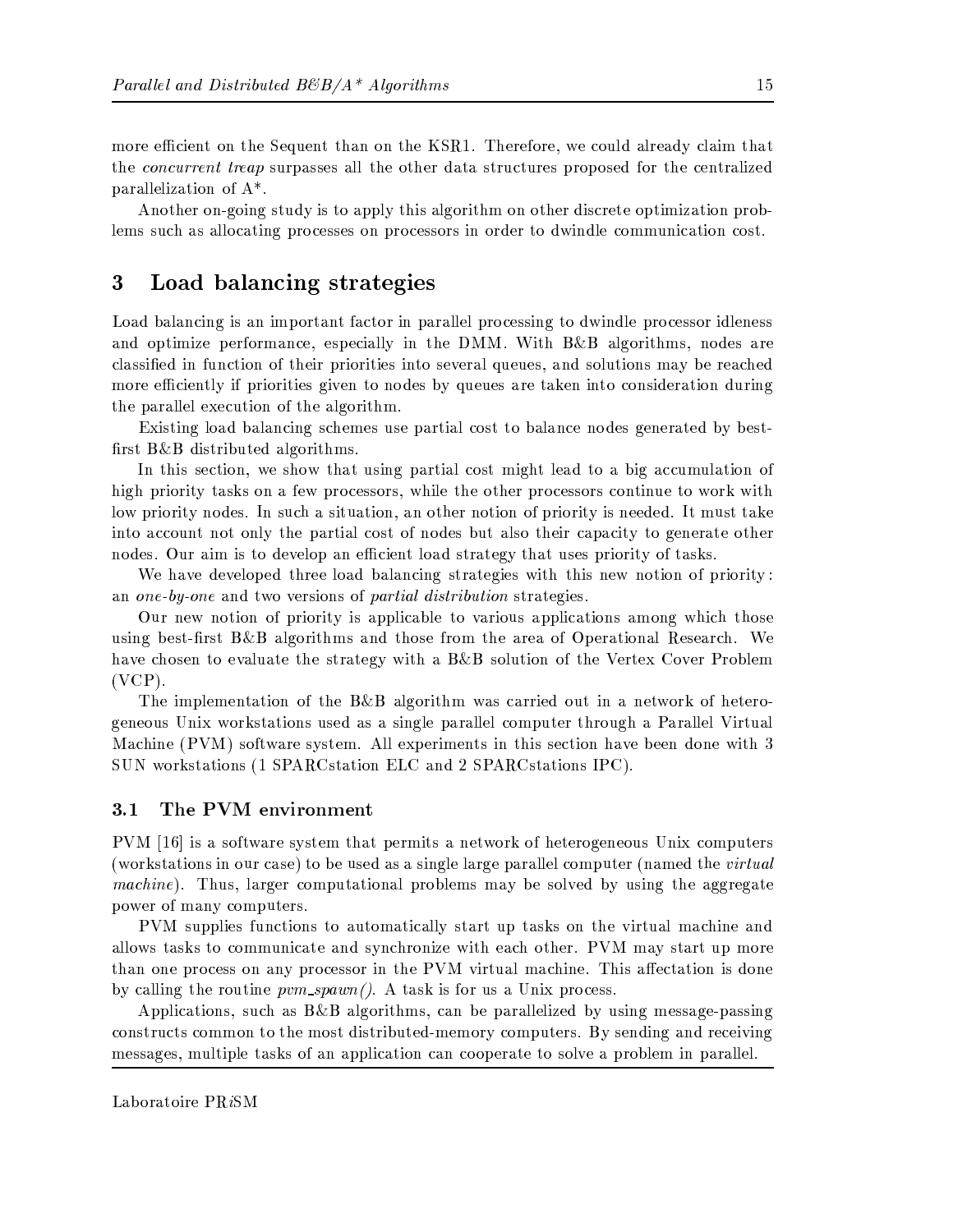Like that, PVM provides the flexibility to develop parallel applications using its communication facilities. The interested user can refer to [16, 46] for more details about PVM.

#### $3.2$ Distributed best-first B&B

We use our distributed version of best-fist  $B\&B$  to solve the VCP.

#### **B&B** for VCP  $3.2.1$

For an undirected graph  $G = (V, E)$  a subset  $U \subseteq V$  of nodes is called a vertex cover if every edge is covered by a node from U, i.e.  $\{u, v\} \in E$  implies  $u \in U$  or  $v \in U$ . This problem aims to find the vertex cover with minimal cardinality.

All nodes are coded as tuples  $(SC, pc)$  where SC is a sub-cover (a set of nodes that cover some edges of the graph  $G$ ) and pc is the number of nodes in  $SC$ ; from now on, we call the **partial cost** of the treated node (lower bound on the sub-cover cardinality).

Our B&B algorithm generates two new nodes  $(SC_1, pc_1)$ ,  $(SC_2, pc_2)$  from a given node  $(SC, pc)$ . The generation of  $SC<sub>1</sub>$  and  $SC<sub>2</sub>$  by the branch procedure is done by searching for a node  $v$  with maximal degree in the rest-graph (part of the original graph that has not yet been covered).  $SC_1 = SC \cup \{v\}$ ,  $SC_2 = SC \cup \{w \in E\}$  (for more details, see [29]).

#### 3.2.2 Implementation

We have implemented the distributed  $B\&B$  scheme of [29] with different strategies of load balancing as we will see later. Our aim is to develop an efficient load balancing strategy that uses priority of nodes. Therefore, the chosen algorithm is sufficient for our purpose (for more information about B&B algorithms and their parallelizations, refer to  $[40, 27, 17, 48, 50]$ .

The chosen B&B algorithm uses a distributed queue organization to temporarily stock the generated nodes. We chose to execute only one process per processor in the PVM machine. Each processor has a local queue in its local memory and executes the sequential  $B\&B$  algorithm using this queue.

In the best-first search strategy, nodes are classified in many queues in decreasing order of their priority. The evaluation of a node is given by its partial cost.

With the distributed  $B\&B$  scheme, the communication plays an essential role in determining the performance especially when we use multi-user machines (like workstations). To improve performance, we must try to reduce the number of exchanged messages during the execution, as we will show in subsequent sections.

#### $3.3$ Motivations and justifications of our approach

We have developed three load balancing strategies, an one-by-one and two versions of partial distribution, to understand load distribution between the different slaves. We started by testing all of these strategies with the generated nodes of each processor classified into a local queue according to their associated partial cost.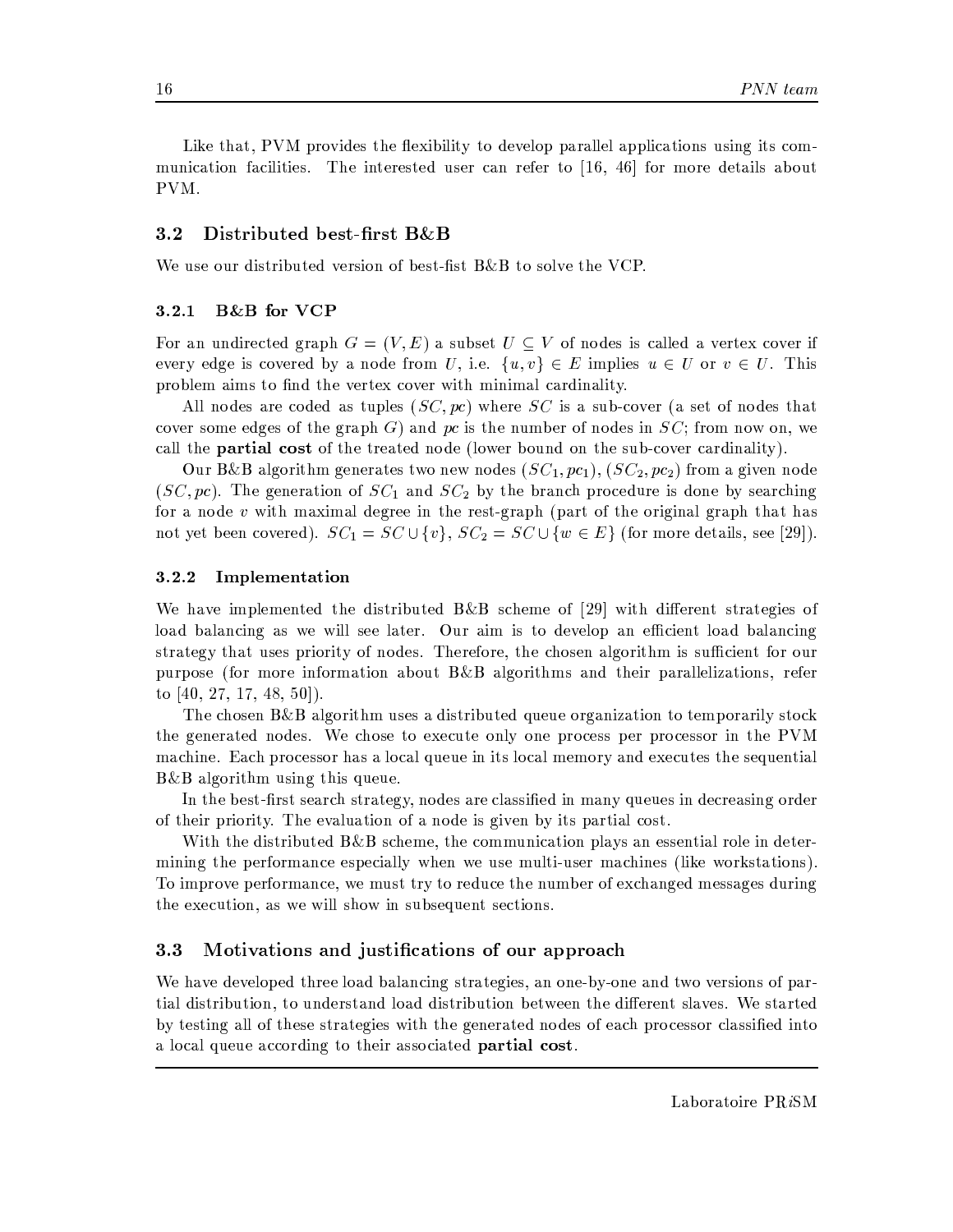In the one-by-one load balancing strategy, each slave needing work receives only one node from the beginning of the queue of another loaded processor (figure 9 shows an execution for a graph of 75 vertices with average degree of  $50\%$ ).



Figure 9: The load distribution by "on by one" load balancing strategy.

In the partial distribution strategies, the number of tasks received by a processor requiring work is variable. The number of nodes sent from the maximum loaded slave to the one requiring work is equal to the minimum of the average load and the local load minus the average load.



Send min(Average load, (local load - average load))

Figure 10: An example of application of partial distribution load balancing strategy, where slave\_1 asks the other slaves for work.

The first version of partial distribution load balancing strategy performs load balancing by sending nodes from the beginning of the local queue whereas the second one sends nodes from the end of the queue.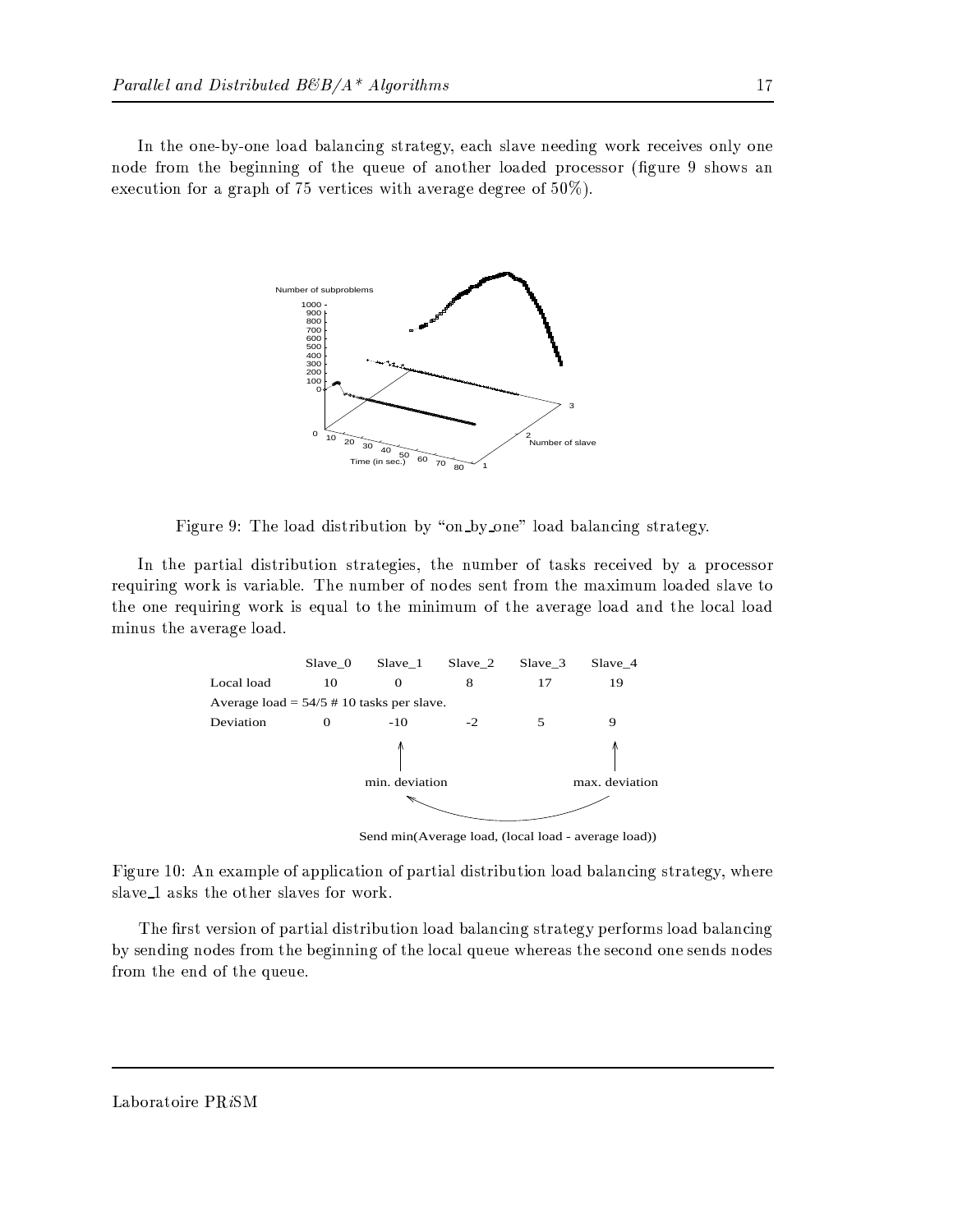#### Results with classical priority notion  $3.4$

We have noticed that we get a very bad distribution of load in the case of the one-by-one strategy; at the beginning all slaves have the same quantity of work but after that one of them (the second slave) becomes strongly loaded although this slave is not the one where the root node in the  $B\&B$  tree has been assigned.

We can explain this situation by the fact that some nodes potentially generate more work than the others in the search space.

We have noticed also that with version 2 of the partial distribution load balancing strategy, the loads of different slaves are globally more equally distributed comparing to the version 1, and that with version 2 load balancing operations occur less frequently than with version 1. This proves that the **partial cost** used as a criterion to classify nodes within the queues is not the only parameter to apply to get a good load balancing strategy.

The above results indicate that it is important to take into consideration the potential work that nodes can generate.

Any efficient load balancing strategy should ensure, as much as possible, that the processing of nodes occurs in the global order of their partial cost and should take into consideration their associated potential work. Consequently, we need to define a priority notion between different nodes which takes into consideration these two parameters.

#### A new notion of priority: potentiality  $3.5$

A node generated during the execution of B&B algorithm has two associated values: its cost and an indicator representing the potential work it can generate successively to reach an optimal solution (see figure 11). These two values depend on the treated problem. In the VCP for example, the first one is equal to the partial cost, and the other value will be taken equal to the number of edges in the rest-graph.

Each generated node is characterized by its position into the indicated region in figure 7. The execution of B&B algorithm starts from **Start** point (where we have the root of  $B\&B$  tree) and terminates at **End** point (the searched optimal solution).

The potentiality of a node  $sp$  is defined as follows:

### Définition 2

 $Potentiality(sp) = (dist(sp, End), potential\_work, ancestors\_nb).$ 

Where:

sp is the considered node,

 $dist(sp, End)$ , the distance between the position of sp and the End point,

potential\_work, the value of the associated potential work of sp,

 $ancestors<sub>-nb</sub>, the number of the ancestors of sp.$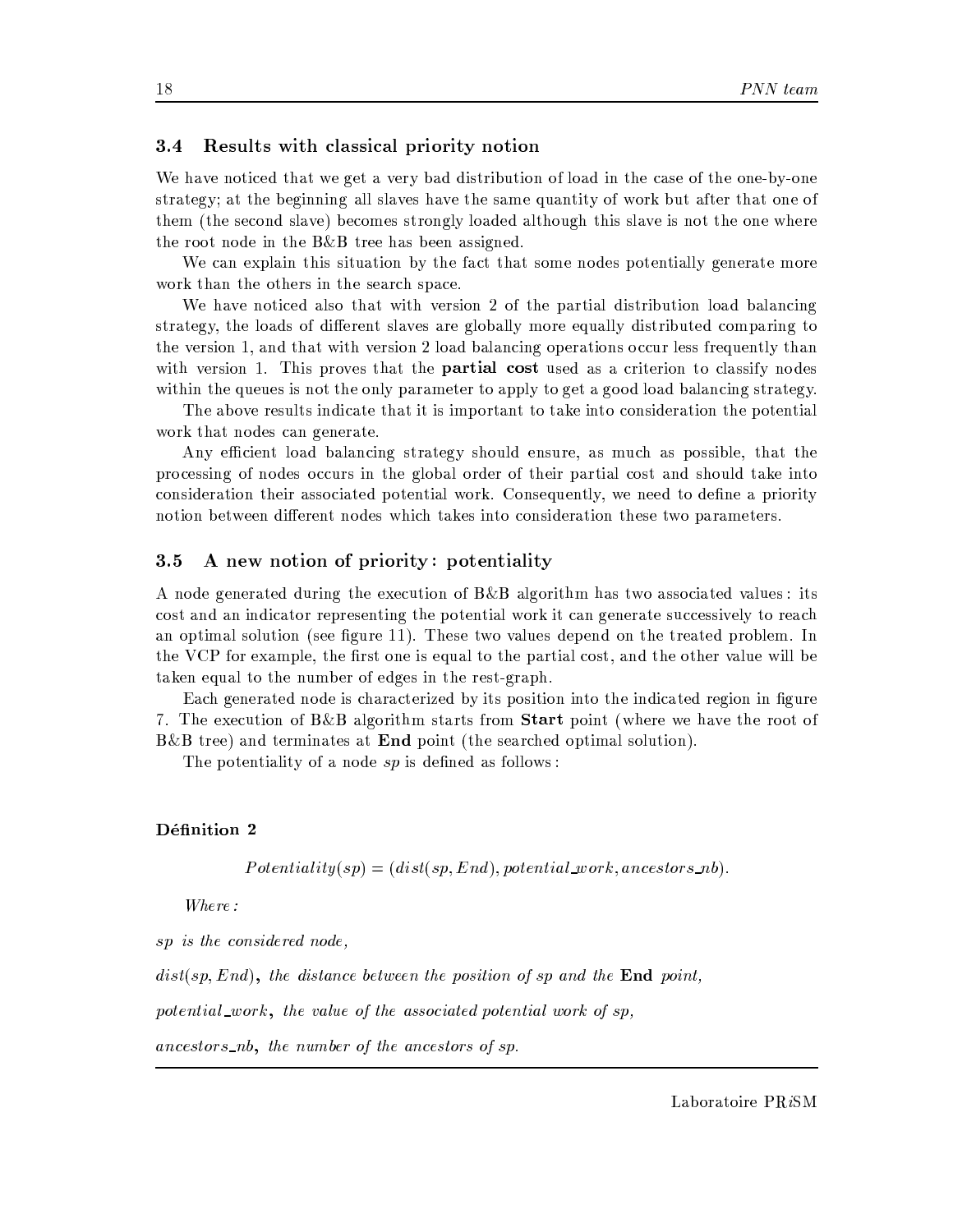In this definition of priority, we introduced a third parameter, the number of ancestors, to select between nodes that have the same distance from the End point and the same quantity of potential work. We chose to privilege those having the less number of ancestors.

In practice, the value of the optimal solution is not known before the end of the execution, but usually we start execution with an upper bound that maximizes this value.

In the VCP, for example, we can use the number of nodes of a given graph as an End point and we compute distances relatively to it.

Generated nodes are classified into the different queues during the execution of  $B\&B$ distributed algorithm as a function of their priorities. A node  $sp<sub>1</sub>$  has more priority than another node  $sp_2$ , if it verifies one of the following rules:

$$
dist(sp_1, End) < dist(sp_2, End) \tag{1}
$$

$$
(dist(sp_1, End) == dist(sp_2, End)) \&\&\tag{2}
$$
\n
$$
(sp_1.potential\_work > sp_2.potential\_work)
$$

$$
(dist(sp_1, End) == dist(sp_2, End)) \& \& (sp_1.potential\_work == sp_2.potential\_work) \& \& (sp_1.nncestors\_nb < sp_2.nncestors\_nb) \tag{3}
$$



Figure 11: Definition of priority of two nodes  $sp_1$  and  $sp_2$ .

#### Load balancing strategies with potentiality 3.6

This notion has lead to improvements such as a better load distribution among the different processors in the PVM machine, and a reduction of the number of exchanged messages during the execution.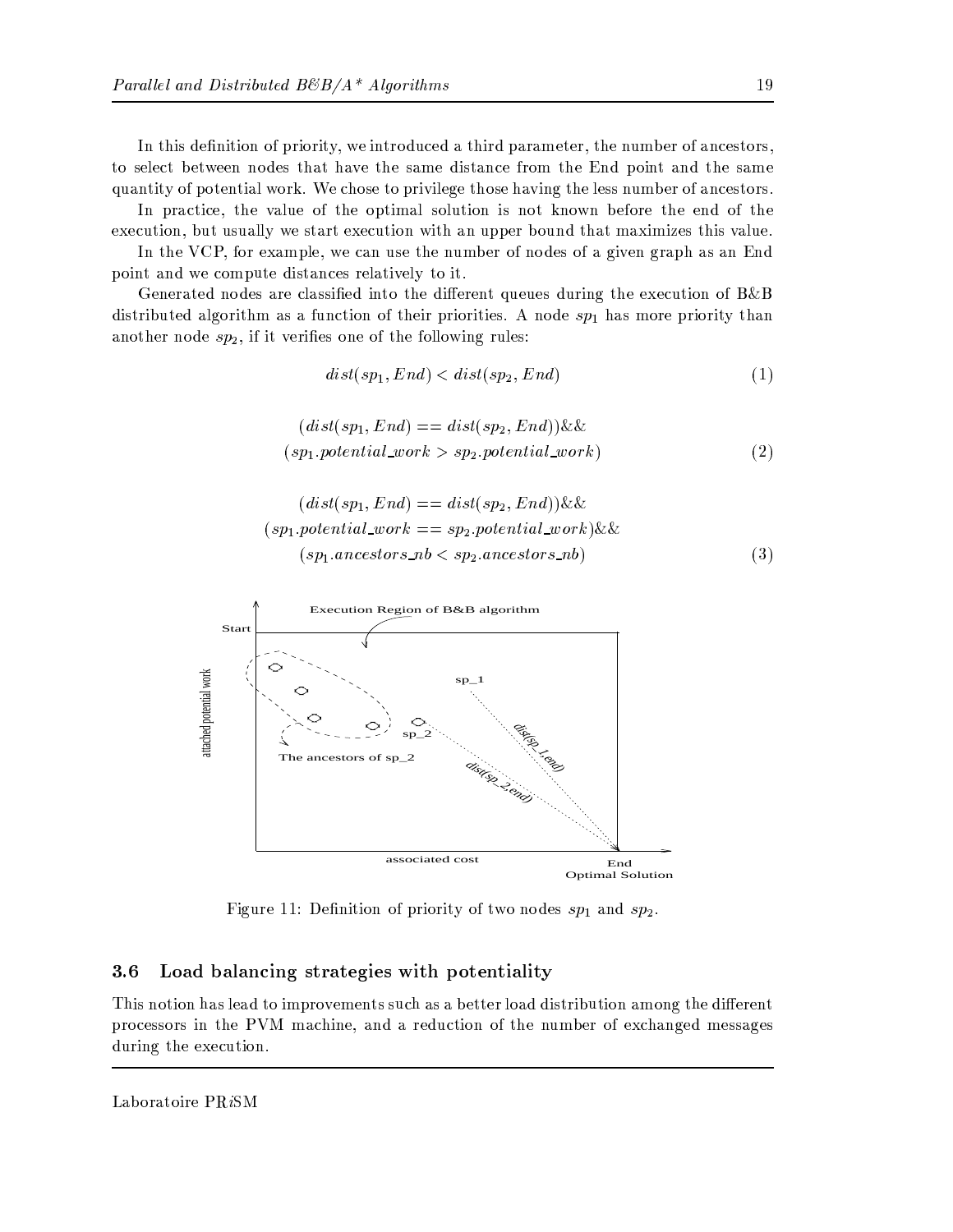#### Influence on load distribution 3.6.1

For the one-by-one load balancing strategy, we remark that at the beginning of the execution, the assigned nodes have more priority than the others so that the number of load balancing operations is lower than its number without using our priority notion. At the end, we have a lot of load balancing operations when the priority of nodes begins to decrease (figure 12 with the same graph as figure 9).





The load is equally distributed with partial distribution load balancing strategies (version 1 and 2).

We can see also that the load of the most loaded slave does not exceed the 110 nodes while it was around 450 nodes (with version 1) and 600 nodes (with version 2), without using our potentiality notion.

#### 3.6.2 Influence on communication costs

To show the importance of the communication factor, we have chosen to study the exchanged messages between the master and all of its slaves.

For the one-by-one strategy, we have remarked that there is a clear difference in the number of sent and received messages with and without using the potentiality notion. This number is lesser in the first case (figure 13).

For the two versions of partial distribution load balancing strategy, we have remarked that the number of sent and received messages takes an asymptotic value. In version 1, the number of exchanged messages remains approximately the same, while in version 2 the utilization of our priority notion lightly increases the number of exchanged messages. In fact, with this version, when an unloaded slave takes nodes from the end of the queue of a loaded slave, this unloaded slave executes the work and rapidly becomes unloaded. This light augmentation of the number of load balancing operations shows that nodes are really classified in queues as a function of their priority of execution.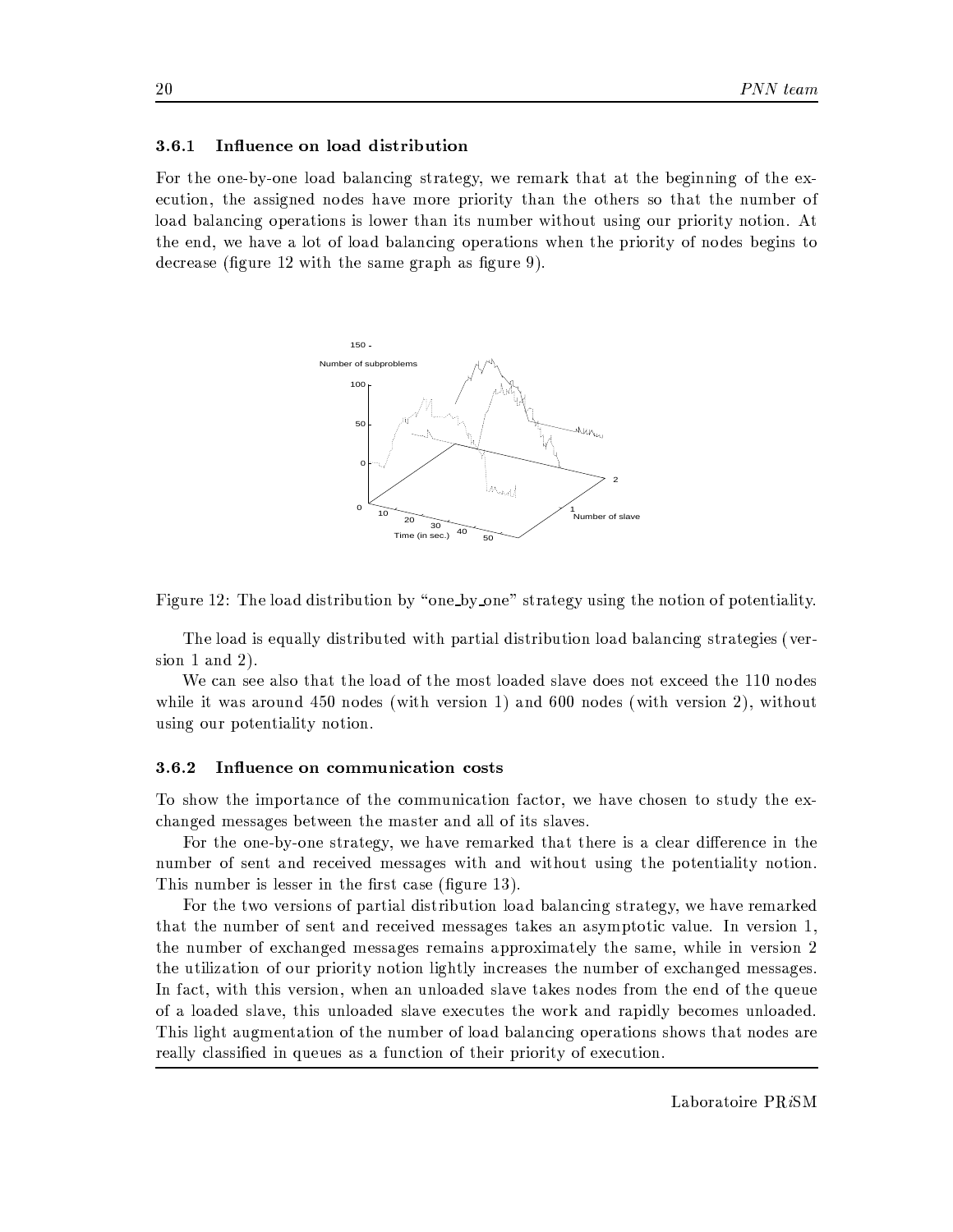

Figure 13: The sent and received messages using "one-by-one" strategy with and without the notion of potentiality.

#### Concluding remarks & perspectives 4

For the SMM, we have proposed a set of concurrent data structures suitable for Tree/Graph search algorithms such as best-first B&B and  $A^*$  algorithms. Parallel best-first B&B needs efficient concurrent PQ. Theoritically, the Funnel and the Splay-tree priority queues are more efficient than the classical Heap or Skew-Heap. The experimental results, obtained on the KSR1 machine with a parallel B&B solving the Quadratic Assignement Problem. seem to confirm this fact. The problem of the partial locking method is that the number of simultaneous access is limited by the depth of the tree. But as much as we know, if we want to keep the strict best first strategy and to allow asynchronous access, it seems that the partial locking method is the only solution.

Our contribution is an optimized version of the partial locking protocol in the case of tree structures called the *partial locking boolean protocol*. We have reduced the number of mutual exclusion primitive calls. Thus, the overhead is reduced. We plan to test our concurrent priority queues to solve bigger instances of the QAP and other problems such as TSP, Graph coloring.

In this model, we have also presented a double criteria data structure: the *concurrent treap*, with the operations *DeleteMin* and *Search*. This data structure allows us to store a set of items containing a pair of key and priority. We can apply on the same data structure the basic operations of binary search trees and those of priority queues. We have implemented concurrent access for these operations with the technique of partial locking.

To have basic operations of binary search trees and priority queues applied to the same data structure is essential to implement efficiently the  $A^*$  algorithm. This data structure could be also used in other applications in which the management of two criteria is needed.

Results obtained on the KSR1 and applied to some 15 puzzle games show that the concurrent treap is efficient for a group of ten processors. The speedups presented are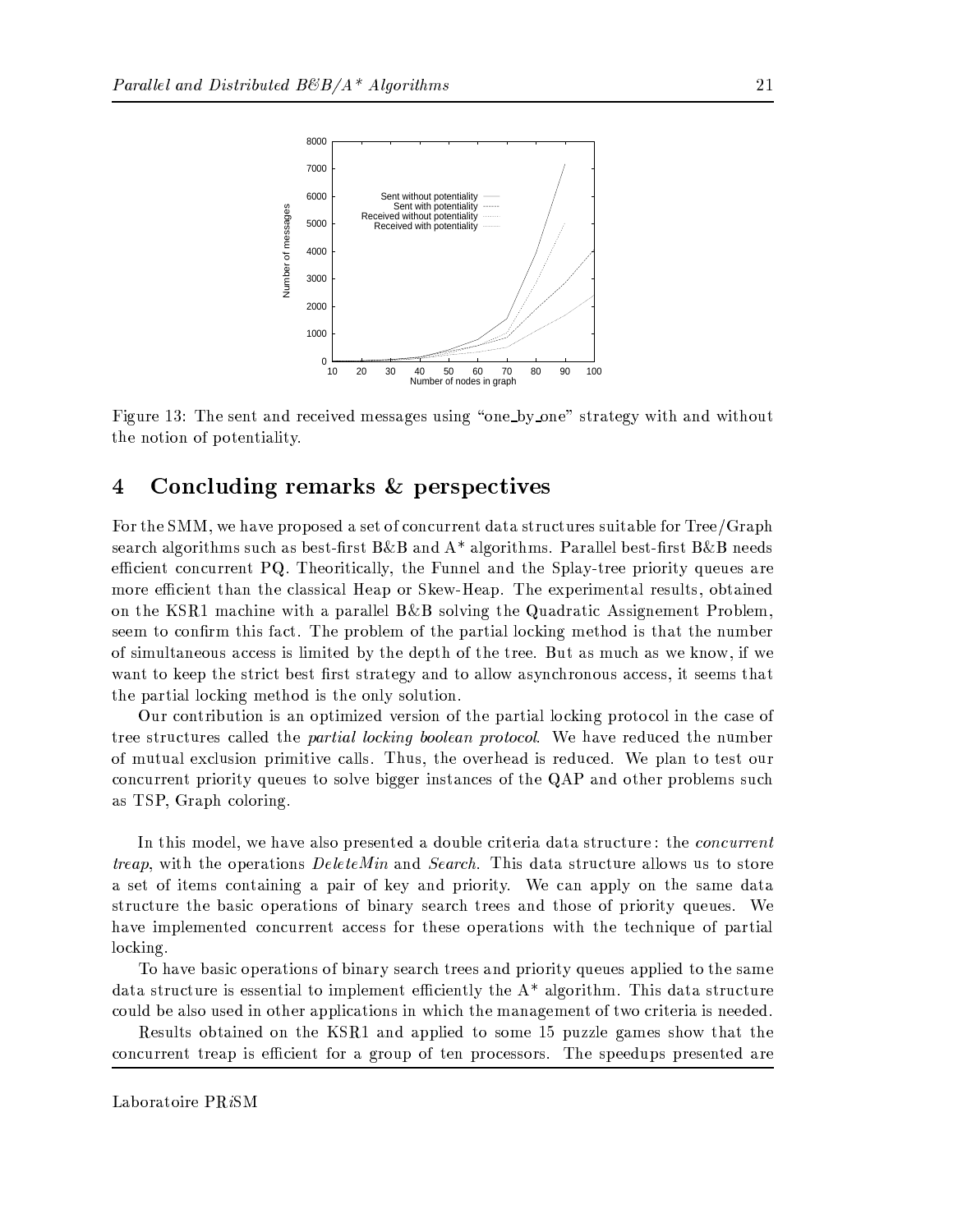better than those in [39] with the same parallel scheme.

For the DMM, we analyzed the behavior of three load balancing strategies and proved the necessity to have a new priority order between the different executed nodes in a B&B application.

We introduced the notion of potentiality based upon an estimation of the capacity of a node to generate work, and on an evaluation of the distance between the node and the optimal solution. We believe that this kind of potentiality can be applied to any  $B\&B$ application where nodes are characterized by the previous parameters.

Furthermore, we studied the impact of this notion on the behavior of load balancing strategies for distributed best-first  $B\&B$  applications. These strategies show that after taking into consideration the potentiality of nodes, their selection to participate to an operation of load balancing is not the same at the beginning and at the end of the execution.

All these load balancing strategies are developed in a centralized manner (there is one master processor that controls the other ones in the PVM machine). Future works will consist of investigating the effect of the use of our potentiality notion when several masters instead of only one (like the strategies in  $[42, 41]$ ) are used.

### References

- [1] A. Aho, J. Hopcroft, and J. Ullman. The Design and Analysis of Computer Algorithms. Addison-Wesley, 1974.
- [2] C. Aragon and G. S. R. Randomized search trees. FOCS 30, pages 540–545, 1989.
- [3] J. Bitwas and J. Browne. Simultaneous update of priority structures. IEEE international conference on parallele computing, pages 124-131, 1987.
- [4] M. Brown. Implementation and analysis of binomial queue algorithmms.  $SIAM$  $Comput., 7:298-319, 1978.$
- [5] J. Calhoun and R. Ford. Concurrency control mechanisms and the serializability of concurrent tree algorithms. In of the 3rd ACM SIGACT-SIGMOD Symposium on *Principles of Database Systems*, Waterloo Ontario, Apr. 1984. Debut de la theorie sur la serializability.
- [6] B. L. Cun, B. Mans, and C. Roucairol. Opérations concurrentes et files de priorité. RR 1548, INRIA-Rocquencourt, 1991.
- [7] V.-D. Cung and B. L. Cun. A suitable data structure for parallel  $a^*$ . RR 2165, Institut National de Recherche en Informatique et Automatique (INRIA), Jan. 1994.
- [8] V.-D. Cung and C. Roucairol. Parcours parallèle de graphes d'états par des algorithmes de la famille a<sup>\*</sup> en intelligence artificielle. RR 1900, INRIA, Apr. 1993. In French.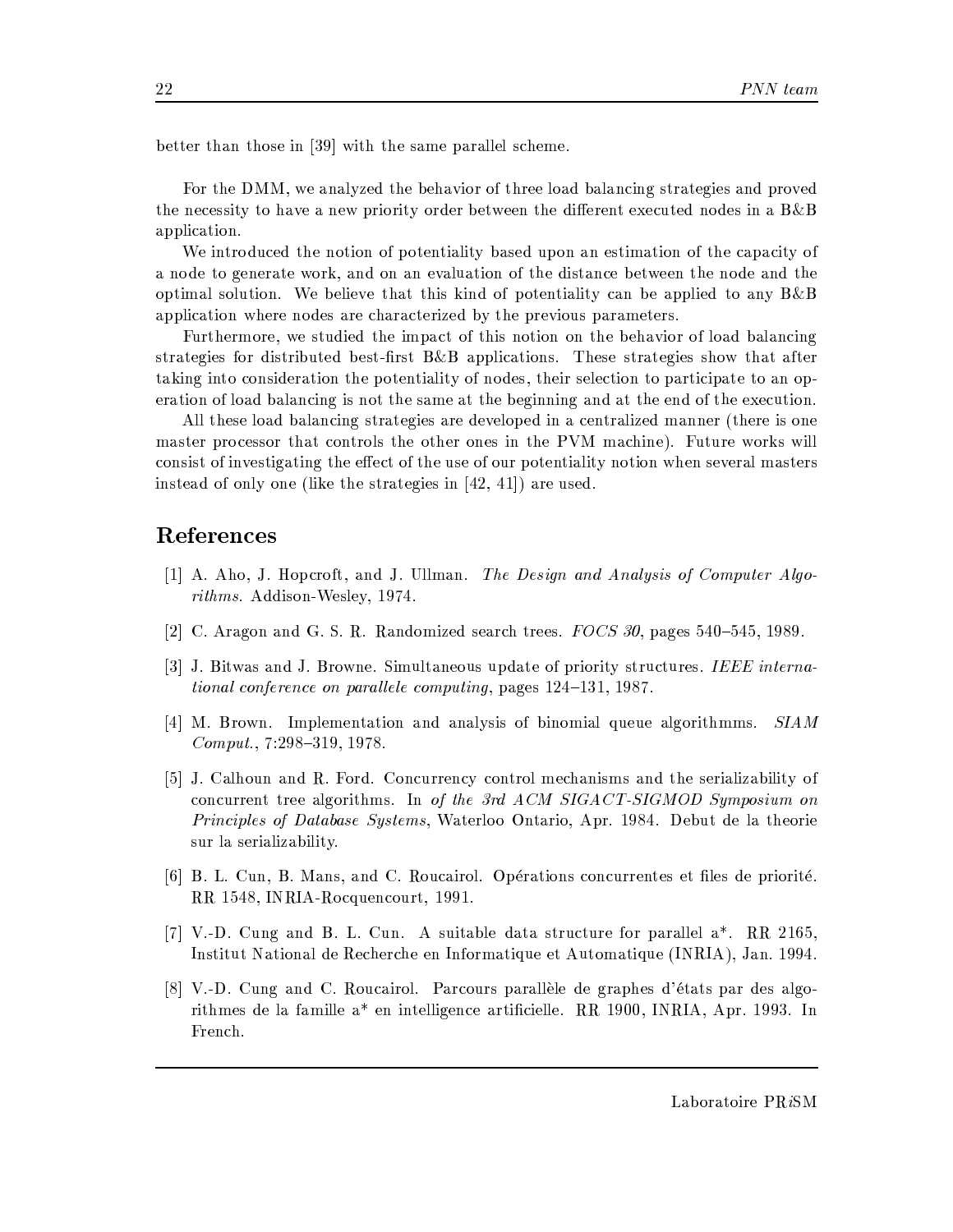- [9] S. Das and W.-B. Horng. Managing a parallel heap efficiently. In Proc. PARLE'91-Parallel Architectures and Languages Europe, pages 270-288, 1991.
- [10] N. Deo. Data structures for parallel computation on shared-memory machine. In  $SuperComputing$ , pages 341-345, 1989.
- [11] N. Deo and S. Prasad. Parallel heap: An optimal parallel priority queue. *Journal of Supercomputing*,  $6(1):87-98$ , Mar. 1992.
- [12] C. Ellis. Concurrent search and insertion in 2-3 trees. Acta Informatica, 14:63-86, 1980.
- [13] C. Ellis. Concurrent search and insertion in avl trees. IEEE Trans. on Cumputers,  $C-29(9)$ :811-817, Sept. 1981.
- [14] A. Elshafei. Hospital layout as a quadratic assignment problem. Operational Research  $Quarterly, 28:167-179, 1977.$
- [15] M. Fredman, R. Sedgewick, D. Sleator, and R. Tarjan. The pairing heap: A new form of self-adjusting heap.  $Algorithmica$ , 1:111-129, 1986.
- [16] A. Geist, A. Beguelin, W. Jiang, R. Manchek, and V. Sunderam. PVM 3 User's Guide and Reference Manual. Oak Ridge, Tennessee 37831, May 1993.
- [17] B. Gendron and T. G. Crainic. Parallel branch-and-bound algorithms: Survey and synthesis. Technical Report 913, Centre de recherche sur les transports, Montréal (Canada), May 1993.
- [18] A. Y. Grama and V. Kumar. A survey of parallel search algorithms for discrete optimization problems. Personnal communication, 1993.
- [19] Q. Huang. An evaluation of concurrent priority queue algorithms. In Third IEEE Symposium on Parallel and Distributed Processing, pages 518-525, Dec. 1991.
- [20] D. Jones. An empirical comparaison of priority queue and event set implementation. *Comm. ACM*,  $29(320):191-194$ , Apr. 1986.
- [21] D. Jones. Concurrent operations on priority queues.  $ACM$ ,  $32(1)$ :132-137, Jan. 1989.
- [22] D. Knuth. The Art of Programming: Sorting and Searching, volume 3. Addison-Wesley, 1973.
- [23] T. Koopmans and M. Beckman. Assignment problems and the location of economic activities. Econometrica, 25:53-76, 1957.
- [24] R. E. Korf. Depth-first iterative-deepening : An optimal admissible tree search. Artificial Intelligence,  $(27):97-109, 1985.$
- [25] V. Kumar, K. Ramesh, and V. N. Rao. Parallel best-first search of state-space graphs: A summary of results. The AAAI Conference, pages 122–127, 1987.

Laboratoire PRiSM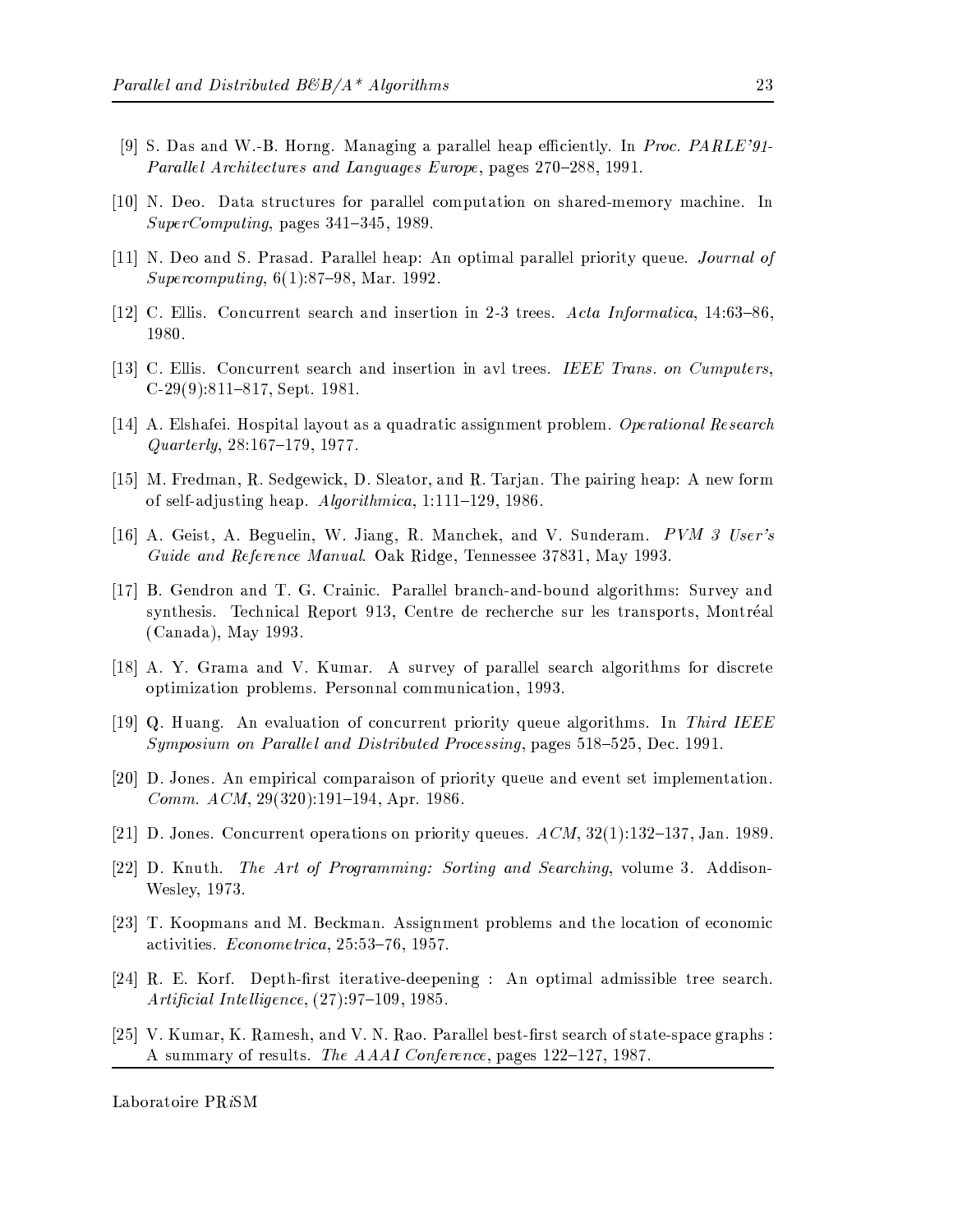- [26] H. Kung and P. Lehman. Concurrent manipulation of binary search trees.  $ACM$ *trans.* on Database Systems,  $5(3)$ :  $354-382$ , 1980.
- [27] E. L. Lawler and D. E. Wood. Branch and bound methods: A survey. Operations *Research*,  $(14):670-719, 1966$ .
- [28] P. Lehman and S. Yao. Efficient locking for concurrent operation on b-tree.  $ACM$ trans. on Database Systems,  $6(4)$ :650-670, Dec. 1981.
- [29] R. Lüling and B. Monien. Two strategies for solving the vertex cover problem on a transputer network. In proc. of the 3rd Int. Workshop on Distributed Algorithms. pages 160–171. number 392 in Lecture Notes of Computer Sciences, 1989.
- [30] B. Mans and C. Roucairol. Concurrency in priority queues for branch and bound algorithms. Technical Report 1311, INRIA, 1990.
- [31] B. Mans and C. Roucairol. Performances des algorithmes branch-and-bound paralleles à stratégie meilleur d'abord. RR 1716, INRIA-Rocquencourt, Domaine de Voluceau, BP 105, 78153 Le Chesnay Cedex, 1992.
- [32] T. Mautor and C. Roucairol. A new exact algorithm for the solution of quadratic assignment problems. *Discrete Applied Mathematics*, to appear, 1993. MASI-RR-92-09 - Université de Paris 6, 4 place Jussieu, 75252 Paris Cédex 05.
- [33] E. M. McCreight. Priority search trees.  $SIAMJ$  Computing,  $14(2):257-276$ , May 1985.
- [34] D. S. Nau, V. Kumar, and L. Kanal. General branch and bound, and its relation to  $a^*$  and  $a^*$ . Artificial Intelligence, 23:29-58, 1984.
- [35] N. J. Nilsson. *Principles of Artificial Intelligence*. Tioga Publishing Co., 1980.
- [36] C. Nugent, T. Vollmann, and J. Ruml. An experimental comparison of techniques for the assignment of facilities to locations. Operations Research,  $16:150-173$ ,  $1968$ .
- [37] J. Pearl. *Heuristics*. Addison-Wesley, 1984.
- [38] V. Rao and V. Kumar. Concurrent insertions and deletions in a priority queue. IEEE proceedings of International Conference on Parallele Processing, pages 207-211, 1988.
- [39] V. N. Rao, V. Kumar, and K. Ramesh. Parallel heuristic search on shared memory multiprocessors: Preliminary results. Technical Report AI85-45, Artificial Intelligence Laboratory, The University of Texas at Austin, June 1987.
- [40] C. Roucairol. Parallel branch & bound algorithms an overview. Technical Report 862, INRIA-Rocquencourt, Domaine de Voluceau - Rocquencourt - B.P. 105 - 78153 LE CHESNAY Cedex (France), 1989.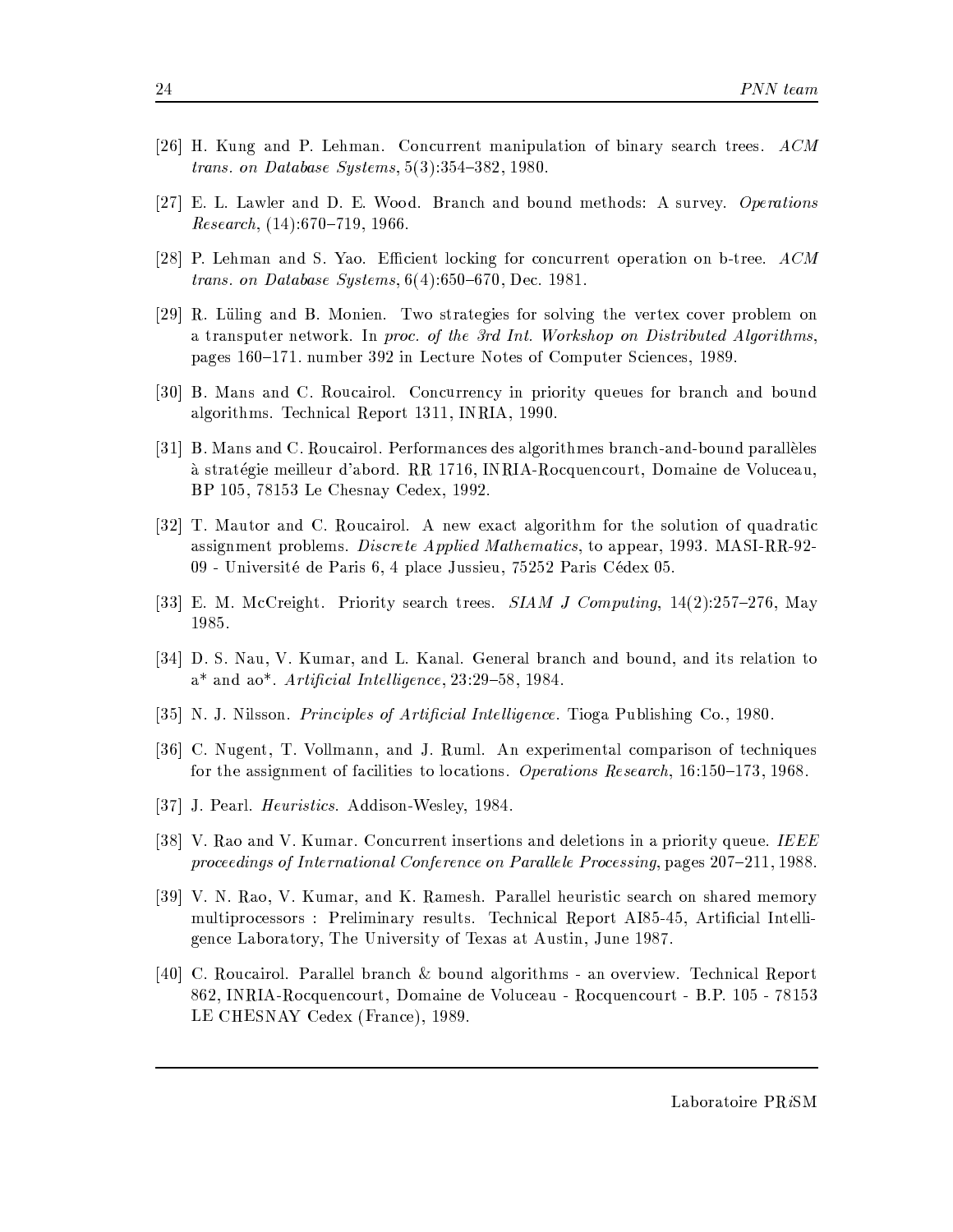- [41] V. A. Saletore and M. A. Mohammed. Hierarchical load balancing schemes for branchand-bound computations on distributed memory machines. In Hawaii International Conference on System Software, Jan. 1993.
- [42] A. B. Sinha and L. V. Kale. A load balancing strategy for prioritized execution of tasks. In Workshop on Dynamic Object Placement and Load Balancing in Parallel and Distributed Systems (in co-operation with ECOOP '92), June 1992.
- [43] D. Sleator and R. Tarjan. Self-adjusting trees. In 15th ACM Symposium on theory of computing, pages  $235-246$ , Apr. 1983.
- [44] D. Sleator and R. Tarjan. Self-adjusting heaps.  $SIAMJ$ . Comput., 15(1):52-69, Feb. 1986.
- [45] J. Stasko and J. Vitter. Pairing heap: Experiments and analysis. Technical Report 600, I.N.R.I.A., Feb. 1987.
- [46] V. S. Sunderam, G. A. Geist, J. Dongarra, and R. Manchek. The pvm concurrent computing system: Evolution, experiences, and trends. Parallel Computing,  $20(4):531-546$ , March 1994.
- [47] R. Tarjan and D. Sleator. Self-adjusting binary search trees. Journal of ACM,  $32(3):652-686, 1985.$
- [48] B. W. Wah and C. F. Yu. Stochastic modeling of branch-and-bound algorithms with best-first search. IEEE Transactions on software engineering,  $SE-11(9):922-$ 934, September 1985.
- [49] J. Williams. Algorithm 232: Heapsort. *CACM*, 7:347-348, 1964.
- [50] M. K. Yang and C. R. Das. Evaluation of a parallel branch-and-bound algorithm on a class of multiprocessors. IEEE Transactions on parallel and distributed Systems,  $5(1)$ :74-86, January 1994.